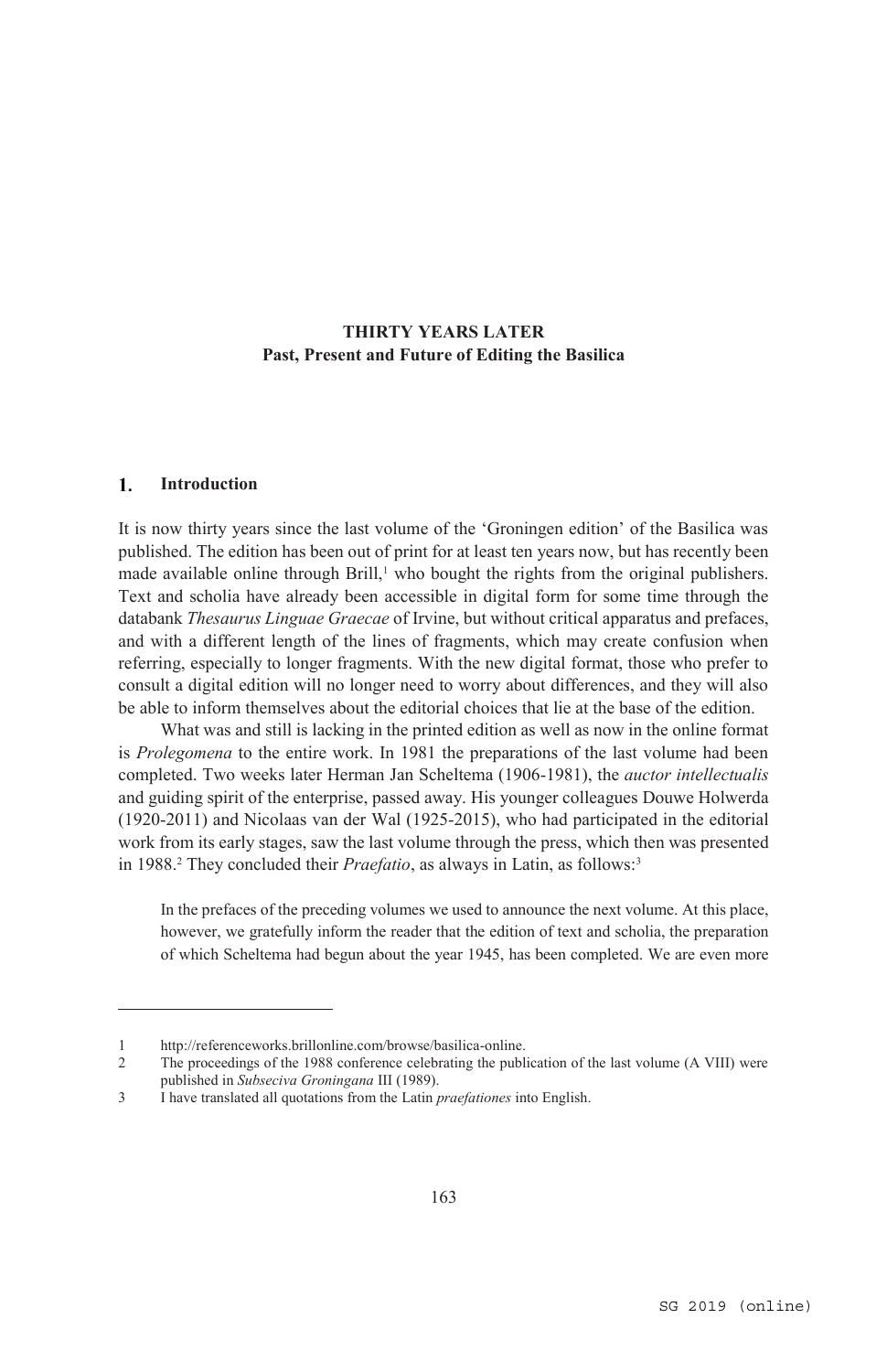grateful for the fact that he – as we have already told the readers in the preface of volume  $B$ VIII4 – before his death in December 1981, knew that he need no longer doubt – as at the time when he had made a beginning with this immense task – that the edition begun by him would be brought to an end.

 Even after the completion of the edition some things remain for us to be done. That we would add a volume containing Prolegomena we have already announced more than once. Moreover, we intend to prepare a supplement, in which we publish those texts that pertain to the Basilica, but could not be included in the volumes of the edition. Among these are the unauthentic preface of the Basilica; the text of the first book which diverges from the customary form in cod. Par. Coisl. gr. 151 and is found in a summarised version in cod. Par. gr. 1352; and the indices of all the titles of the Basilica preserved in the same codex Coislinianus as well as in the codex Ath. Pantocr. 234. Perhaps in that supplement should also be inserted a more complete and improved reconstruction of book LIII, which we are now able to accomplish, after our Frankfurt colleagues [note of H&vdW: "Cf. D. Simon, *Handschriftenstudien zur byzantinischen Rechtsgeschichte*, Byz. Zeitschr. 71 (1978) pp. 332-348 (and especially pp. 340-343)"] have found the manuscript, given up by the learned world, from which Francesco Venturi in 1604 has taken the texts of the Basilica that he translated into Latin. That codex is indeed most probably Vat. Barb. 578. The time, however, that these two volumes will appear we do not to dare to announce at the moment.

The words of Van der Wal and Holwerda are in fact Scheltema's programme as stated at the beginning of the project, $5$  with the addition of book LIII, of which we now have the edition by Rhodolakis.<sup>6</sup> Unfortunately, they did not live to produce the two volumes as intended. With the death in 2015 of the last surviving member of the editorial equipe, the task of providing them had definitively fallen to the next generation, and the present author could

<sup>4</sup> At the end of the *Praefatio* of B VIII, which had been signed by all three editors and dated on 2 December 1981, Holwerda and Van der Wal wrote the following *praefationis additamentum*: 'On November 18th, 1981, we have formally offered to our *illustrissimus* and, to us *carissimus*, teacher Herman Jan Scheltema the last part of the copy, prepared for the press, of this edition. Two weeks later, on the very day on which this preface has been dated, after he had spent the entire day studying, he suddenly died in the evening. We are glad that he has seen the result of the immense work, but regret, that it has not fallen to him to write the prolegomena to edition. We hope, however, that the notebooks that he left will assist us in the completion of this part of the work.'

<sup>5</sup> That is, *Prolegomena* as well as a volume with *Appendices*. See A I, Praefatio, p. XI.

<sup>6</sup> Γ.Ε. Ροδολάκης, *Από το Νόμο Ροδίων στο 53ο βιβλίο των Βασιλικών. Συμβολή στη μελέτη του βυζαντινού ναυτικού δικαίου*, (Ἐπετηρίς τοῦ Κέντρου Ἐρεύνης τῆς Ἱστορίας τοῦ Ἑλληνικοῦ Δικαίου, Τόμος 40, Παράρτημα 8), Αθήνα 2007.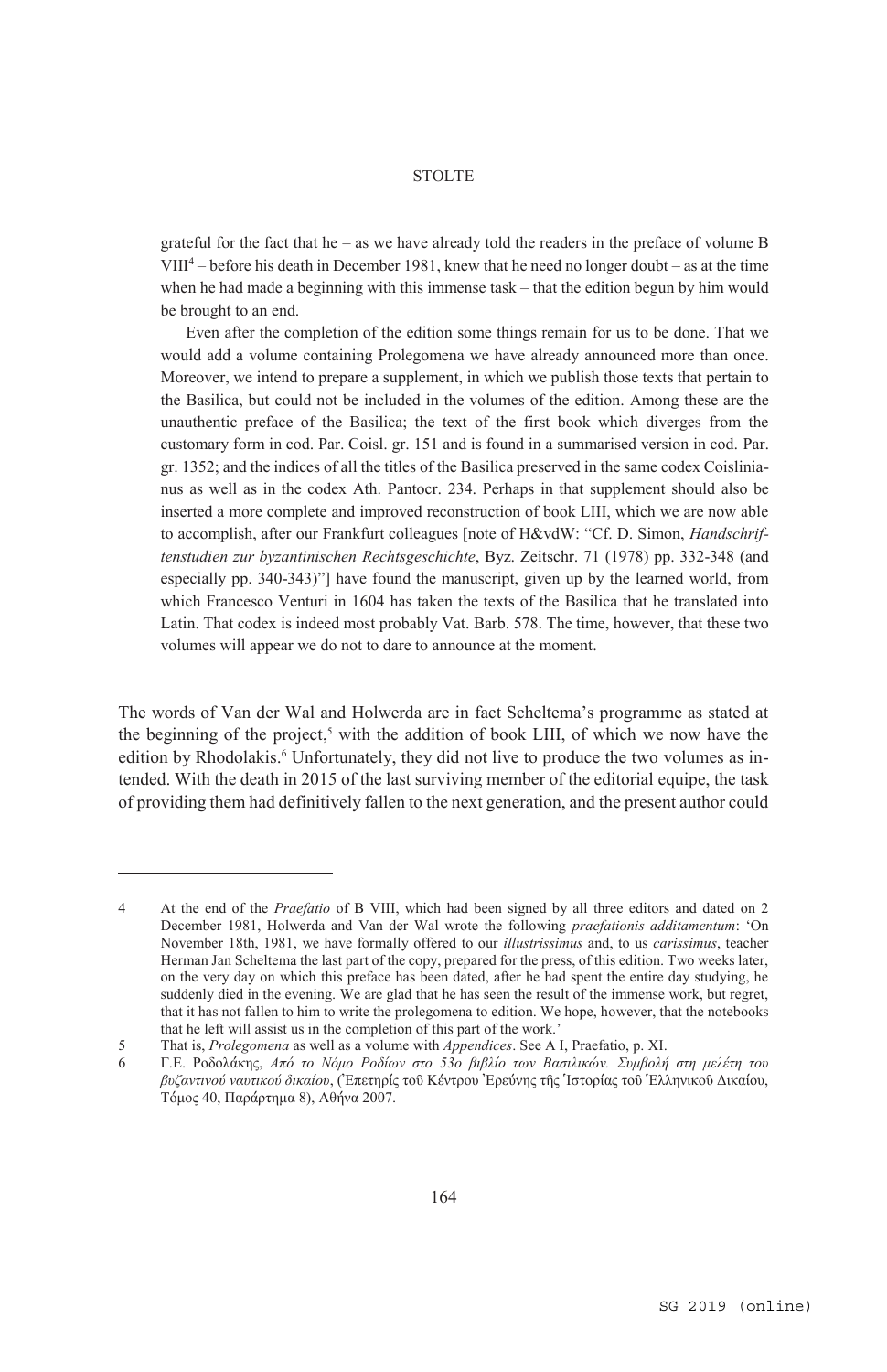not but feel humbled and honoured before the task that he faced<sup>7</sup> when asked to provide an introduction to the digital edition. The result is a preface of some thirty pages, $\frac{8}{3}$  to which I will refer as 'Stolte, *Praefatio 2017*'.

As I pointed out on its opening page, that was at best 'an interim report' on the way to proper *Prolegomena* and could not pretend to be their substitute. It aimed at providing a more convenient format for the information that could be found for the greater part in the *praefationes* of the seventeen volumes of the edition and in the papers of Scheltema,<sup>9</sup> Holwerda and Van der Wal.<sup>10</sup>

The perspective of the present paper is different. It sets out in greater detail some of the points concisely dealt with in *Praefatio 2017* or treated not at all where I felt this would be out of place in an introduction to a critical edition that moreover had not been made by the person writing that introduction. In other words, this paper is to be understood as a supplement to *Praefatio 2017*, to which the reader is referred throughout.

#### $2.$ **The past**

 $\overline{a}$ 

#### *C.A. Fabrot (1580-1659)*

*Praefatio 2017* briefly describes the efforts of previous editors.<sup>11</sup> Hans Erich Troje has written the early history of the scholarly efforts to gain entry into the warehouse of Byzantine legal texts and to exploit these for contemporary, western law. It is a fascinating story of the gradual discovery of manuscripts, the difficulty of getting Greek texts published, the necessity to translate those texts into Latin.12 The names of Viglius, Leunclavius, and Cuiacius, to name but three, are prominent in that story. Here my concern lies with the first milestone

<sup>7</sup> Again I am indebted to all members past and present of the Groningen Department of Legal History, especially those whom I have pestered with questions while writing. The responsibility for the result is the author's alone.

<sup>8</sup> B.H. Stolte, *Praefatio 2017*, http://referenceworks.brillonline.com/browse/basilica-online#browse-tab-1. See also the *Bibliography* by Th.E. van Bochove, http://referenceworks.brillonline.com/browse /basilica-online#browse-tab-2.

<sup>9</sup> H.J. Scheltema, *Opera minora ad iuris historiam pertinentia.* Collegerunt N. van der Wal, J.H.A. Lokin, B.H. Stolte, Roos Meijering, Groningen 2004.

<sup>10</sup> His collected papers are being edited by Th.E. van Bochove.

<sup>11</sup> Stolte, *Praefatio 2017* (note 8 above), sections 4: 'Previous editions' and 6: 'Summing up: the differences'; cf. also Heimbach, *Prolegomena*, 176-186.

<sup>12</sup> H.E. Troje, *Graeca leguntur. Die Aneignung des byzantinischen Rechts und die Enstehung eines humanistischen Corpus iuris civilis in der Jurisprudenz des 16. Jahrhunderts*, (Forschungen zur neueren Privatrechtsgeschichte, Band 18), Köln / Wien 1971.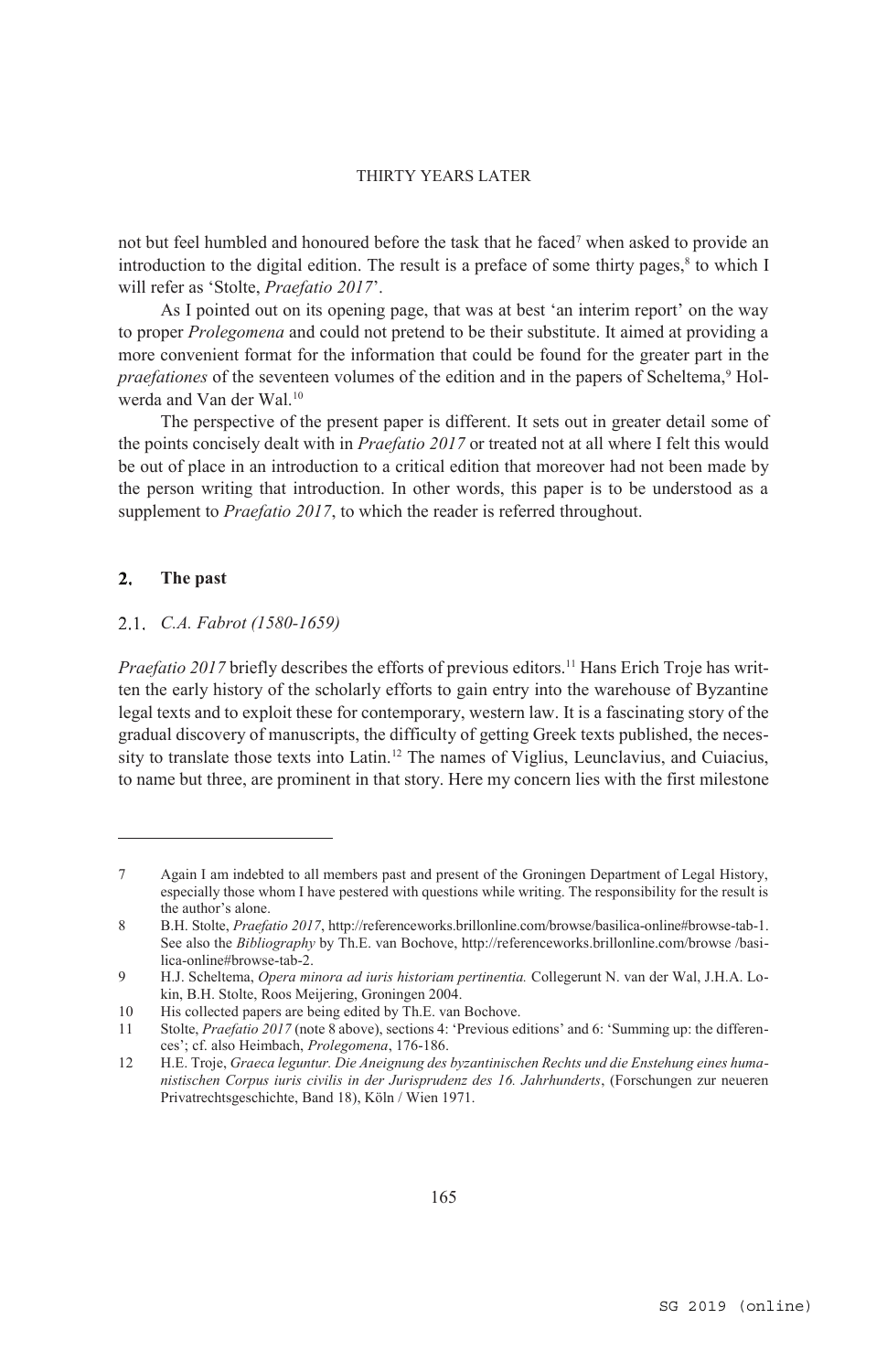and *editio princeps* of the Basilica, the edition by C.A. Fabrot. Its printing took six years for the seven volumes to appear all together in Paris in 1647.13 Their publication is a splendid achievement and a jewel in the crown of seventeenth-century printing in France. For the Basilica it was to remain the point of reference for almost two centuries. What did it offer exactly? For an answer we have to look at philological scholarship in its time and focus on two aspects of editing Byzantine legal texts in the context of that period: editing classical texts in general in the sixteenth and seventeenth centuries, and the motive of editing Byzantine legal texts at all.

First, editing classical texts in the early modern period. I cannot recommend warmly enough the illuminating pages of Kenney's 'The Classical Text'.14 For the present purpose it suffices to refer to what Kenney calls 'the false problem':

The aim which a modern editor proposes to himself, of *establishing* the text (whatever method or technique of recension he may choose) was for them [i.e., the scholars of the sixteenth century] unattainable and as yet indeed incomprehensible. For that they lacked the basic materials – the evidence itself – even had they possessed the techniques; but the latter qualification is idle, for apprehension of the techniques could come only from the discovery and understanding of the materials.15

Kenney here describes '[t]he problem immediately confronting the successors of the earliest editors, the men of the post-*editio princeps* age [... as] a false problem' [*ibidem*]. The invention of the printing press had created multiple uniform copies. They were the first step to a *textus receptus*, and the successors of the first editors tinkered with the text with tools as happened to be available. But these first editors had, of course, been themselves as restricted in their means as their successors. The situation described in the statement quoted above had led to a series of *editiones principes* of classical texts usually based on just the one manuscript that happened to be at hand, and printed with some corrections inspired by the *ingenium* of the scholar in charge. Improvements were possible as and when other manuscripts were discovered (*codicum ope*), or just with the help of a different brain (*ingenii ope*). Not until the nineteenth century did a truly systematic recension become possible. This

<sup>13</sup> C.A. Fabrotus (ed.), *Τῶν Βασιλικῶν Βιβλία Ξ´. Βασιλικῶν Libri LX in VII tomos divisi*, Parisiis 1647. The short-title is almost an insult to the actual volumes.

<sup>14</sup> E.J. Kenney, *The Classical Text: Aspects of Editing in the Age of the Printed Book*, (Sather Classical Lectures, Vol. 44), Berkeley etc., 1974.

<sup>15</sup> Kenney, *The Classical Text* (note 14 above), 19.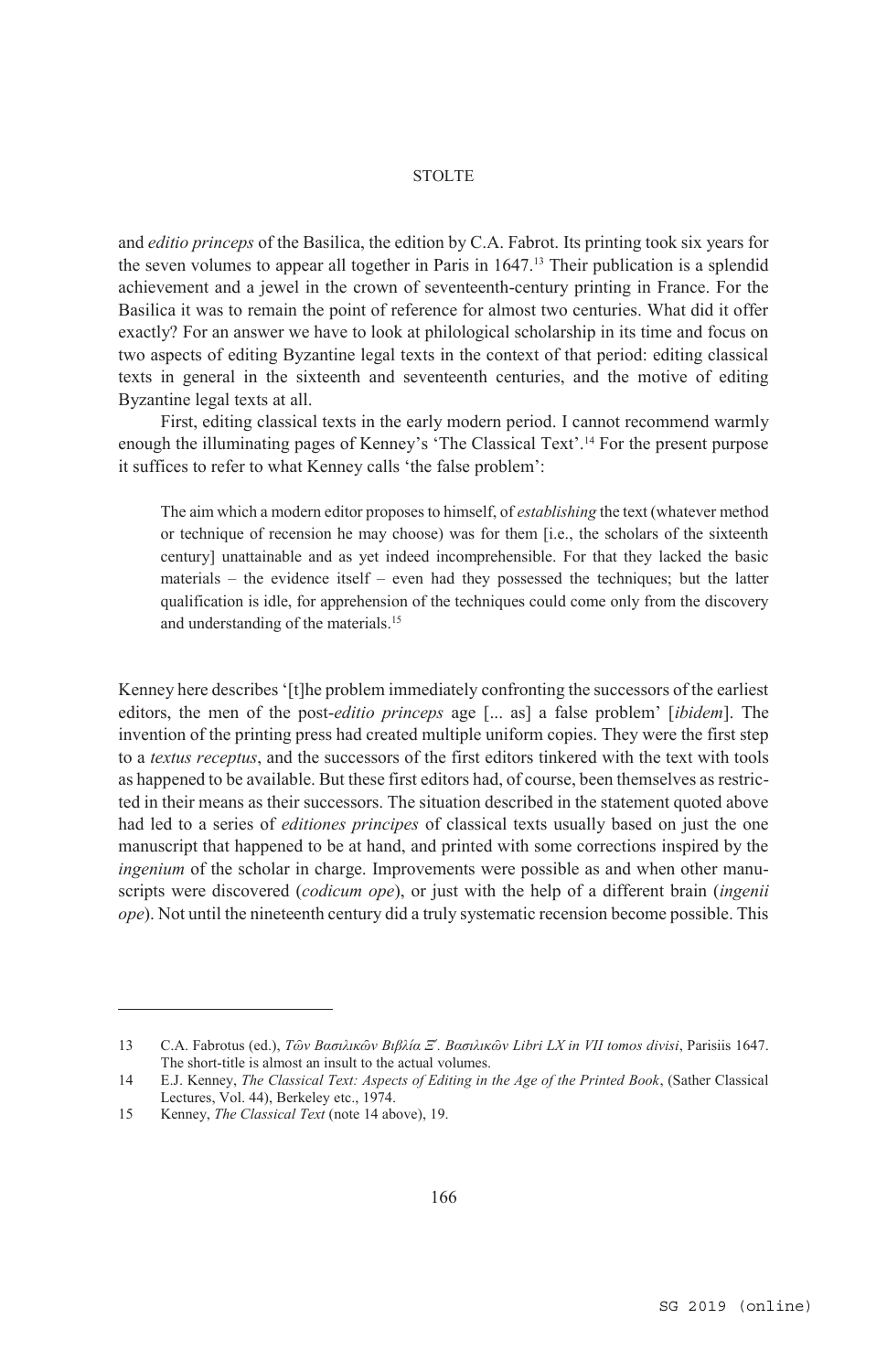held good of Latin as well as of Greek texts; scholarship of Greek, not to speak of Byzantine, texts generally lagged behind that of Latin texts.

Second, the motive of editing Byzantine legal texts. From the beginning this motive was awareness of the potential of Byzantine sources for the knowledge of the Roman, predominantly Latin, legal texts and their interpretation. They offered a new fount of criticism of the Justinianic texts, and for that reason, and no other, were they studied, edited and translated, and not necessarily in that order. Crucially, these Byzantine texts were measured against the Roman texts. Indeed, more than once a Latin text inspired a conjecture of the Greek text at hand. As we shall see, the process of editing a Byzantine fragment was hardly ever kept separate from its Roman ancestor.

The consequences of these two factors must not be underestimated. Indeed, the first, the 'false' problem, was compounded by the second and in combination they seriously impaired the prospect of producing what we now consider to be a critical edition.

The Basilica edition of Fabrot is a case in point. The preliminaries of the first volume provide a fairly clear picture of the circumstances in which Fabrot worked. They consist of a dedicatory epistle to Pierre Séguier, Chancellor of the King of France; a preface to the reader; a brief pamphlet by Joseph Maria Suaresius on the Basilica; and finally, *Testimonia veterum de libris Basilicῶn*, five extracts from Byzantine authors in which the Basilica are mentioned.

The dedication, dated on November 1st, 1646, gives Séguier all the honour he has deserved by promoting and financing the enterprise: he has paid for the acquisition of manuscripts and other costs. Fabrot mentions almost in passing the nature of the *Basilica*: they are the *Corpus iuris civilis* in Greek translation, issued by Leo VI, in which parts that had become obsolete had been omitted. Praise is bestowed on Cuiacius for making known, indeed giving fame to this treasure; but this would have been in vain if not, after the death of Cuiacius, Séguier had made possible the present edition: 'at Your expense it has been translated into Latin and published' (*sumptibus Tuis Latine conversum et publica luce donatum*). The Basilica represent Roman law, which has been adopted by the King of France where custom or statute were lacking. The rest of the dedication is a panegyric on the King and his Chancellor Séguier, not to forget the Chancellor's library.

Before we turn our attention to Fabrot's introduction, we cast a brief look at a curious insert. It is a brief treatise on the Basilica, written by Suaresius for an entirely different purpose, a pamphlet originally published in Rome in 1637 and addressed to Pope Urban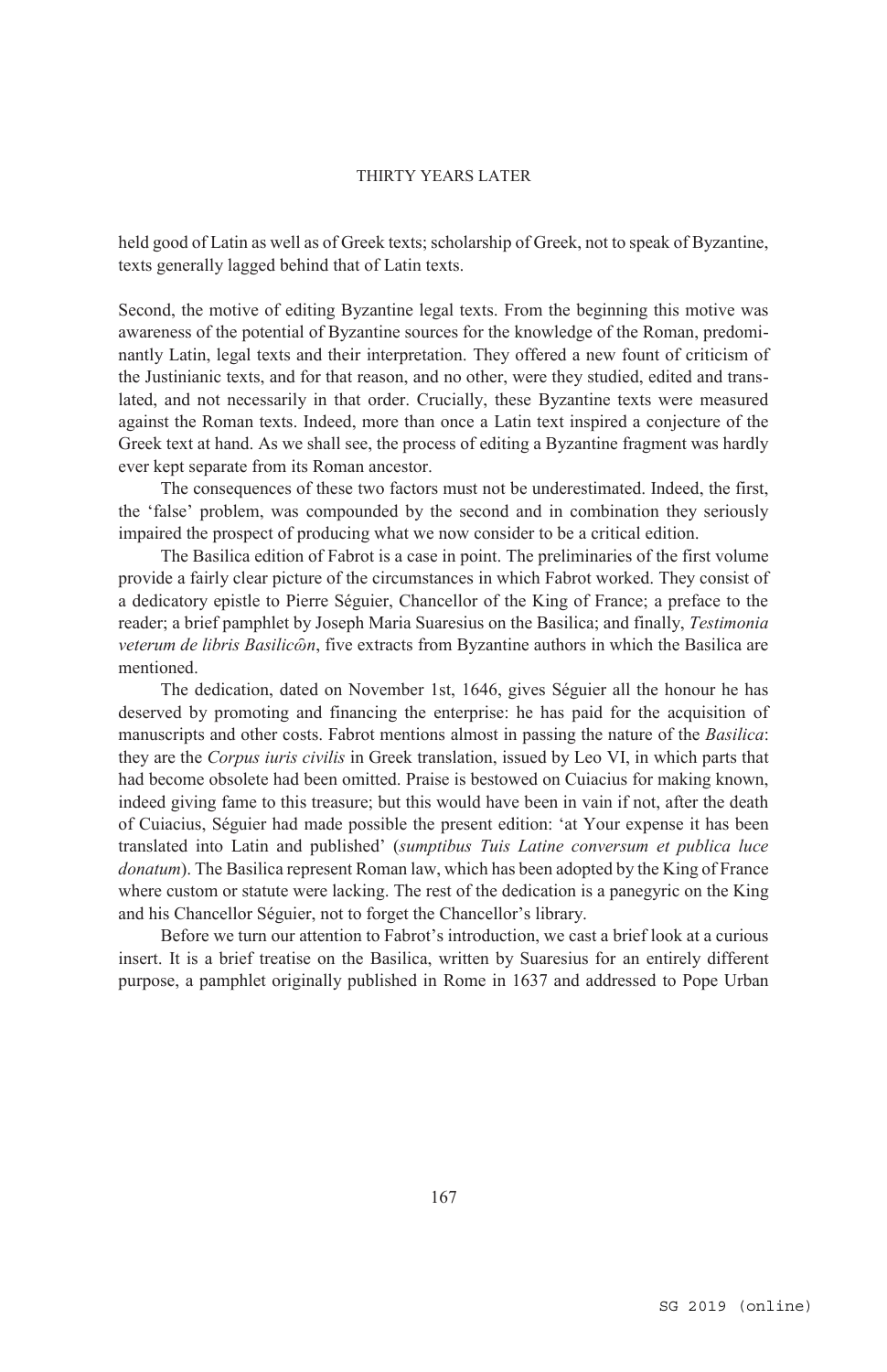VIII.16 As becomes clear in its last two paragraphs, its purpose was to induce the Pontiff to pay for a Roman edition of the Basilica. With the insertion of this 'anspruchslose Gelegenheitsschrift eines an der byzantinischen Forschung kaum beteiligten Autors', as Troje dismisses its merit,17 Fabrot saved himself the trouble of giving a more detailed description of the Basilica, while at the same time, since the Roman Pontiff had not come forward, silently demonstrating the superiority of the French King as a patron of the Arts. Fabrot simply had Suaresius' text printed, which had been sent to him by Cardinal Franciscus Barberini, as a note in the margin states. Fabrot's sole contribution consisted in providing some annotations consisting of no more than indications of the content, the last one being a laconic statement that 'these books of the Basilica, bought up by the Most Christian King, have now been edited from his Library' (*Hi libri Βασιλικῶν a Rege Christianissimo coempti nunc ex eius Bibliotheca editi sunt*).

It is Fabrot's preface *Lectori*,<sup>18</sup> then, that is informative about his approach to editing. Almost every single fragment has been edited and translated on the basis of just one manuscript, on the understanding that no less than a quarter of the sixty books had been lost:

... the Basilica, divided into sixty books ... have not reached us in full, but only forty-one books. Books 19 and 31 up to 38, and 43, 44 and 49 up to 60 have been lost, unless they happen to hide on the shelves of some library or other.<sup>19</sup>

This confirms the availability to Fabrot of five manuscripts from the Royal Library: Paris. gr. 1352 (**P**, books 1-18,2); 1348 (**Pa**, 20-30,1); 1345 (**Pb**, 38-42), 1349 (**Pc**, 45-48), and 1350 (**Pe**, 60);20 Fabrot also consulted a 'Codex Riberii', later also acquired by the Royal Library and given the shelf-mark Paris. gr.  $1354<sup>21</sup>$  In order to constitute as complete as possible a text, Fabrot had to fill huge gaps:

<sup>16</sup> Fabrotus, *Τῶν Βασιλικῶν Βιβλία Ξ´* (note 13 above), Vol. I, ff. \*\*\*iii *r* - \*\*\*\*iii *v*. I have not been able to find a separate pamphlet. See Troje, *Graeca leguntur* (note 12 above), 277-278.

<sup>17</sup> Troje, *Graeca leguntur* (note 12 above), 278.

<sup>18</sup> Fabrotus, *Τῶν Βασιλικῶν Βιβλία Ξ´* (note 13 above), Vol. I, ff. \*\*\* *r* - \*\*\* ii *v*.

<sup>19</sup> In reality they are only thirty-nine; see also Heimbach, *Prolegomena*, 182. For the manuscripts and their sigla in the Groningen edition, see Stolte, *Praefatio 2017* (note 8 above), section 3: 'The manuscript tradition of the Basilica'.

<sup>20</sup> Not accessible to Fabrot, because not yet in the Royal Library, was the present Paris. gr. 1357 (**Pd**, 46- 52). It was to be used indirectly by Reitz (see below, p. 174).

<sup>21</sup> Fabrotus, *Lectori* (note 18 above), f. \*\*\* ii *r*, and see Heimbach, *Prolegomena*, 172. The manuscript (see *RHBR*, I, No. 168) was written in Rome in 1556; it has a complicated pedigree and contains books 28-29 and 45-48. It was eliminated by the Groningen editors as ultimately going back to Laur. 80.11 (**F**) and Paris. gr. 1349 (**Pc**).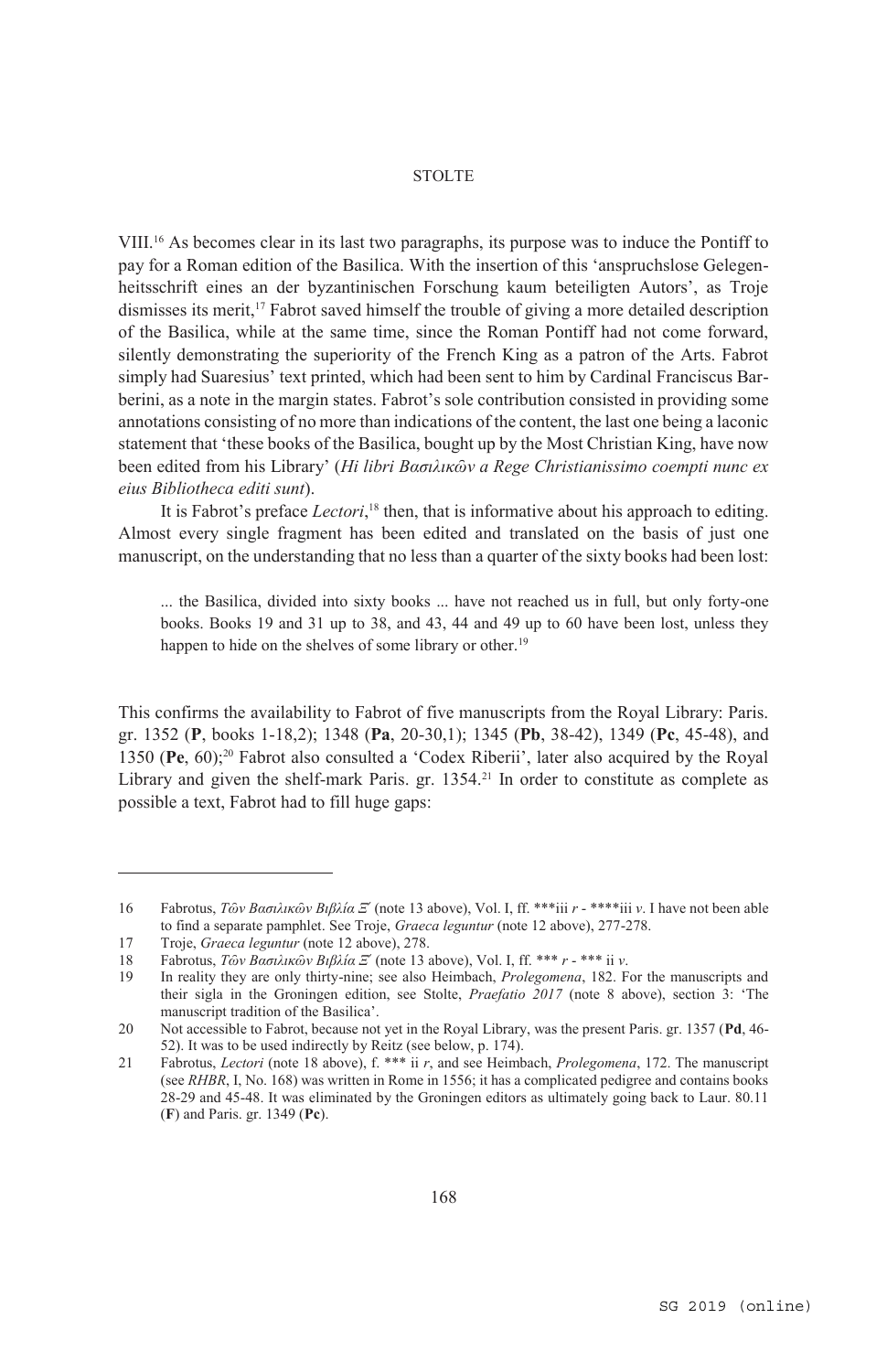We have healed this wound and disgrace [the lacunae] of a very beautiful work insofar as possible, and have supplied the parts that are lacking in the books of the Royal Library from the Synopsis Basilicorum, both in printed and in manuscript form, from Theodore of Hermopolis, not yet published, or from Constantine Harmenopoulos, compared with royal manuscripts, or from scholia of the Basilica (*ex glossis Basilicôn*), or finally from the commentaries of the most distinguished Cuiacius on the last three books of the Code.

In other words, Fabrot recognized these sources as helpful for filling the gaps, but without going into their nature and value, or explaining his method. The result is an edition made almost entirely on the basis of *codex unicus* and editorial *ingenium*, the latter often inspired by wishful thinking, since the ultimate goal was 'improvement' of the Corpus iuris. Interestingly, when Fabrot mentions that he was under great pressure of preparing copy for the press, he is not thinking of the Greek text, but rather of the translation:

One thing, however, I urgently request, dear reader, that you will not measure our translation (*versionem*) against a strict standard; it was crafted (*elaboratam*) while the press was always running, indeed sometimes even two. Even in a great work it is permitted (*fas*) that a person is surprised by sleep, and "never making a mistake is the province of the gods rather than of mankind", as Justinian [const. *Tanta*, § 13] wisely warns.

The emphasis on the translation rather than on the edition is also proclaimed by the titlepage: '... Carolus Annibal Fabrotus, Dean of the Professors (*Antecessorum*) of Aix-en-Provence, has translated into Latin and edited in Greek, from the library of the Most Christian King'. We may safely assume that the constitution of the text was not exactly a work of leisure. The haste in which the seven volumes had been seen through the press is also clear from the concluding words of the preface *Lectori*:

... For it has not been given to me to reread at leisure (*per otium*) the seven volumes. I say seven volumes, for the typesetters (*operae typographicae*) believed that these could not easily be divided into τεύχη ἕξ. If, however, we will still be alive and God will have created this leisure for us, we will correct mistakes, whether they are accidental or due to the evil of haste, and perhaps there will be no reason for anyone to find our diligence wanting.

The reader may be excused for thinking that Fabrotus was fully aware of defects of his edition, but that is not all. He was measuring himself against the standard of editorial work of his time. What we see, more than 350 years later and against the different standards of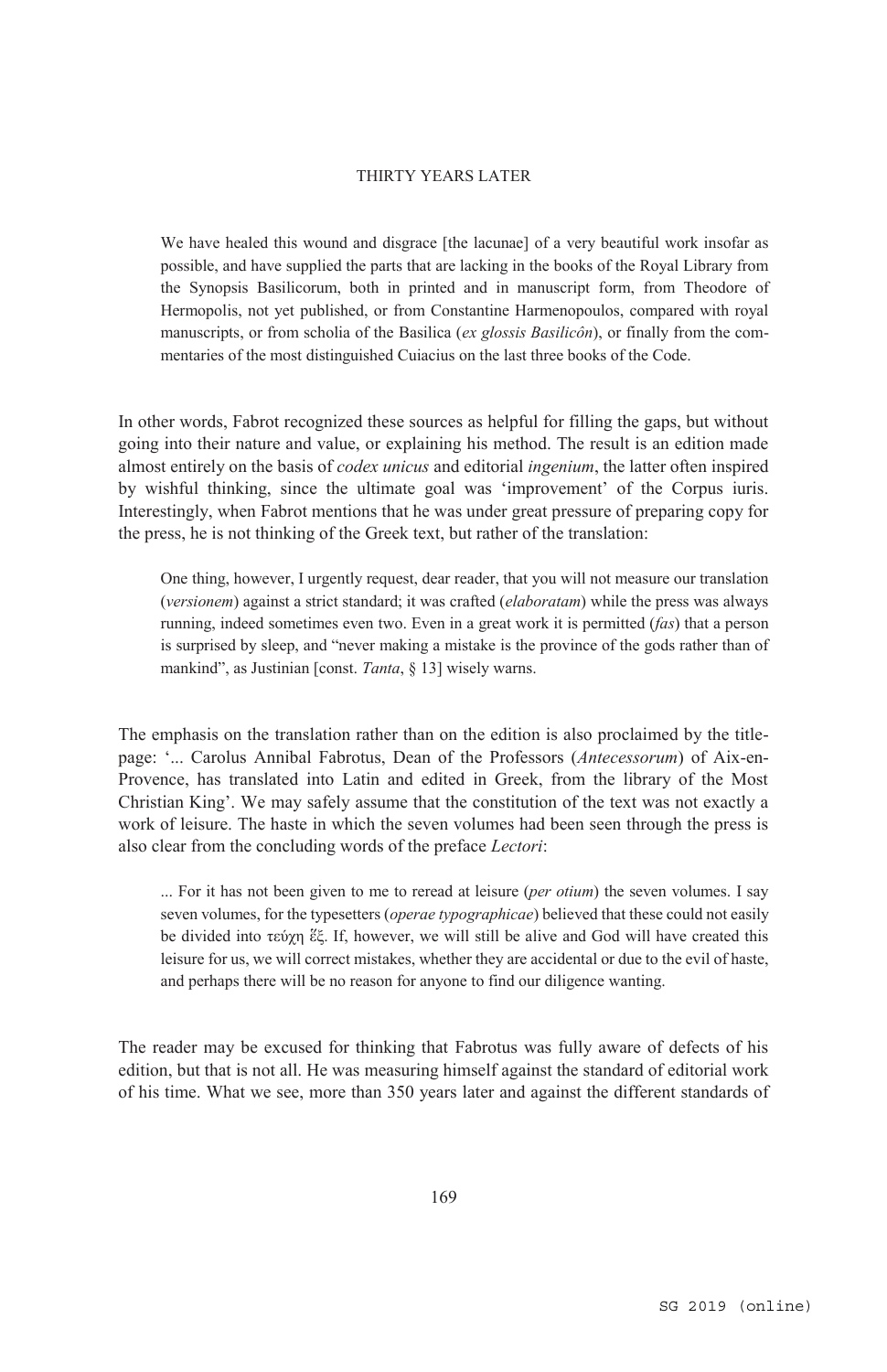modern philology, is on the one hand a weak base of evidence and on the other hand haste and an emphasis on translating; not exactly a promising combination for the constitution of the Greek text.

As to the translation, it is worth looking at what Fabrotus has to say on this point. His most important predecessors were Leunclavius and Cuiacius. Leunclavius (1541-1594) had been the first to claim to have edited the Basilica, accompanied by a Latin translation.22 On closer inspection he correctly mentions not the Basilica themselves, but a 'selection' from them, which is known in modern literature as the *Synopsis Basilicorum Maior* and from which he reconstructed as far as possible the Basilica.23 This is what Fabrotus has to say on Leunclavius as a translator:

Leunclavius, a man not generally known as a great jurist (*vir de Jurisprudentia quoque non vulgariter promeritus*), had sometimes been rather unfortunate in his translation of that Synopsis. We, who are not in the habit of pursuing anyone with insults, have substituted our translation there, on the understanding that we rather wish it to be up to the judgment of the reader which one he prefers. For example, of Synopsis book 35, title 3, p. 326, Leunclavius translates the words περἰ τῶν εἰωθότων πληροῦν εἴρηται as follows: 'de iis dictum est, qui in supplementum mitti solent', whereas it should have been translated as 'de iis dictum est qui stipendiis impletis mitti solent', as we have translated in book 35 of the Basilica, title 21, chapter 25.There are a good many other passages that were in need of emendation, and that we have corrected, without the intention of carping at him (*citra eius carpendi studium*). In the translation of Cuiacius, which was available for the books of the Code mentioned above,  $24$ we have changed nothing, since it is very correct. Wish that the same scholar, unquestionably

<sup>22</sup> *LX librorum Βασιλικῶν, id est Vniversi iuris Romani Ecloga sive synopsis. Item Nouellarum antehac non publicatarum liber*, Basileae, per Eusebium Episcopium & Nicolai Fr. hered., 1575.

<sup>23</sup> The SBM is an anthology from the Basilica under key words that had themselves been arranged alphabetically. Leunclavius edited from a manuscript of the SBM, but rearranged the SBM into the order of the sixty books of the Basilica from which it had been compiled; this was not difficult to accomplish, since the Synopsis quotes book, title and chapter of the Basilica with the extracts. See Troje, *Graeca leguntur* (note 12 above), 264-268; B.H. Stolte, 'Joannes Leunclavius (1541-1594), Civilian and Byzantinist?', in P.J. du Plessis / J.W. Cairns (eds.), *Reassessing Legal Humanism and its Claims. Petere fontes?*, Edinburgh 2016, 194-210, esp. 197-198.

<sup>24</sup> Cuiacius' commentary on the last three books of the Code made extensive use of Byzantine texts, also from books of the Basilica of which he had a manuscript that has since been lost, and which he often also translated. It first appeared in a composite volume: *Ad tres postremos lib. Cod. Iustiniani Commentarii ... Eiusdem [Iacobi Cuiacii] Commentarii in Tit. Pandectarum de verborum obligationibus. Πραγματεῖα de diversis temporum praescriptionibus et terminis. Observationum liber quintus ...*, Lugduni: apud Ioann. Tornaesium et Gul. Gazaeum,1562.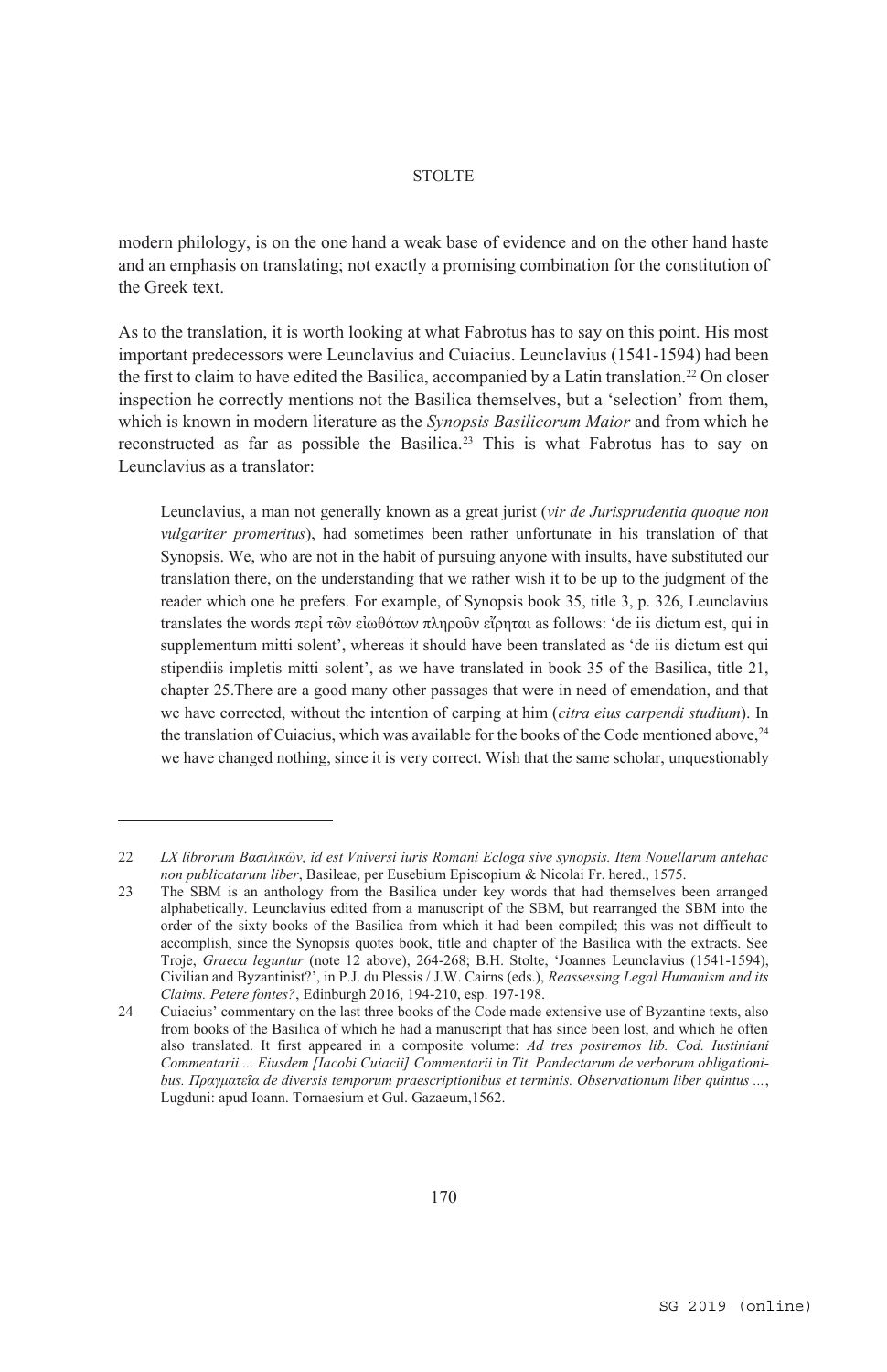the foremost of the jurists, had undertaken to translate all sixty books, and had completed the enterprise! Then we would not have had so much trouble, on account of manuscripts ruined by decay, and letters vanishing by their age.

Then there is a special mention for book 60, which had been translated by Cuiacius and published without the Greek text.25 Here Fabrotus confessed himself to be not entirely sure about the antecedents of his manuscript. In the same passage he mentions books 38-39, where the edition gets some attention:

We have edited (*recensuimus*) the sixtieth book relying on the royal book (*ex fide libri regii* [i.e., Paris. gr. 1350]), which is either better than the one Cuiacius has used, or his assistant (*eius amanuensis*) had skipped a lot in copying that manuscript. The same applies to books 38 and 39, which the most learned Carolus Labbaeus<sup>26</sup> had edited in Latin. In short, we have compared all books with the Greek ones, and thanks to the additional valuable material (*non poenitenda accessione*) show them now in better shape.

The emphasis remains on translating, for Fabrotus continues:

 $\overline{a}$ 

On books  $28, 29, 45, 46, 47, 48$ , which Gentianus Hervetus<sup>27</sup> had translated into Latin, I will only say this, that Hervetus was a very learned man, but not in the law, so that I have preferred to translate them in full rather than correct his translation. Cuiacius had already sufficiently pointed out in his erudite preface to book 60 what he had missed in that kind of translation. We have tried to present a better one.

<sup>25</sup> *Βασιλικῶν liber LX quo iuris civilis tituli LXX, omnia crimina ac poenas quaeque ad illorum causas variaque iudicia spectant, continentes, veterum Graecorum iurisconsultorum scholiis explicantur Iacobo Cuiacio I.C. interprete*, Lugduni: Ad Salamandrae apud Claudium Sennettonium, 1566.

<sup>26</sup> Translated by Cuiacius and after his death published by Labbaeus: *Βασιλικῶν libri XXXVIII et XXXIX, quibus iuris civilis tituli XXXI tutelas, curationes et testamenta continentes, veterum Graecorum Iurisconsultorum scholiis explicantur. Iac. Cujiacio IC. interprete. Ex eiusdem autographo Carolus Labbaeus nunc primum edidit et recensuit*, Parisiis: ex officina Nivelliana apud Bastianum Cramoisy, 1609.

<sup>27</sup> *Libri VIII βασιλικῶν διατάξεων id est imperialium constitutionum, in quibus continetur totum Ius Civile, a Constantino Porphyrogeneta in LX libros redactum, Gentiano Herveto interprete*. Lutetiae Parisiorum: apud Arnulphum L'Angelier, 1557 [not seen]. Cf. Troje, *Graeca leguntur* (note 12 above), 255-256.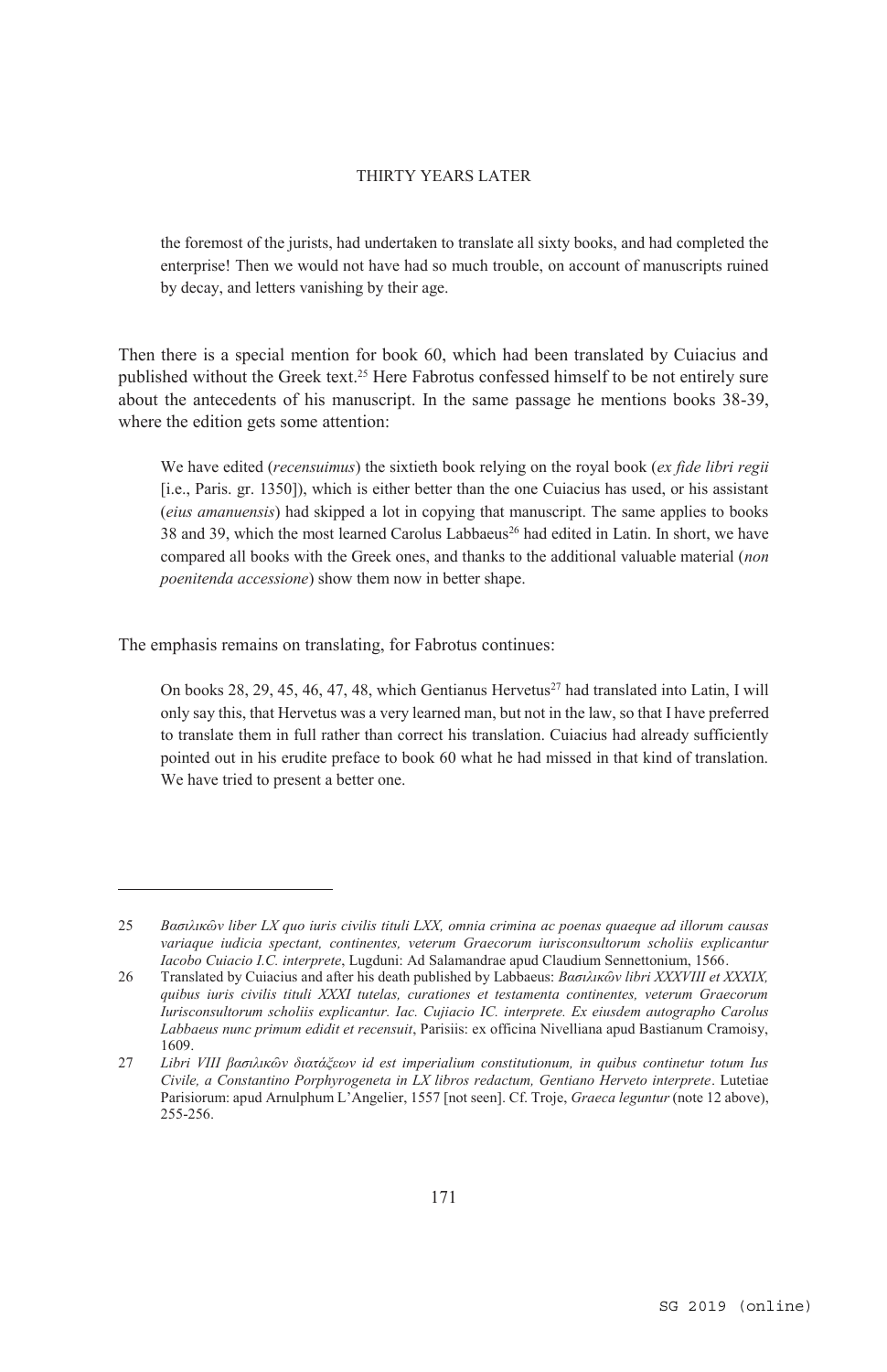Then Fabrot continues:

 $\overline{a}$ 

However, I can say sincerely that his work has not been entirely useless to us, but at certain points has also provided assistance; but since his manuscript (*liber eius*) had been imperfect, if it had not been for the book of the Royal Library and the manuscript codex of D. Riberius, Count of the Consistory, it would be necessary to leave the very large lacunae, which had marred the abovementioned books 28 and 29.

If this may be held to pertain at least also to the edition, then the next sentences are again on translating:

For the translation of Justinian's Novels I have occasionally used the old translator (*veteri interprete*), true, a barbarian, but one in whose lecture I am not sorry to have spent good hours.<sup>28</sup> I have also used Gregorius Haloander,<sup>29</sup> whose translation undoubtedly is purer. Finally, [I have also used] Julianus Antecessor, of the Novels rather an epitomator than a translator. For it is ungenerous not to admit persons of whom one has profited.

These, then, were Fabrotus' sources. He followed in principle one Greek manuscript only, tried to fill lacunae from other sources and added a Latin translation, in part by making his own, in part by borrowing from other translations. The emphasis is on the relation with the *Corpus juris civilis* and the necessity of a Latin translation, to the extent that Fabrotus has even been noticed to fill Greek lacunae where a Justinianic Latin passage was available by translating that Latin into Greek.30 In his defense it must be said that in most cases only one Greek manuscript was known. It is, however, obvious that he wished to provide a collection which would serve a better understanding of the *Corpus juris*.

For two centuries Fabrotus' edition reigned supreme. It formed the starting-point of all subsequent work. Two substantial contributions were made in he Netherlands, by Reitz

<sup>28</sup> The so-called *Authenticum*, which is in fact originally a sixth-century *kata poda* translation of the Greek Novels. It became a fixed part of the medieval *Corpus iuris civilis* and also faces the Greek text in the standard edition of Justinian's Novels by Schöll and Kroll.

<sup>29</sup> Gregorius Haloander edited Justinian's Novels with his own Latin translation: Νεαρῶν ᾽Ιουστινιανοῦ βασιλέως τῶν ἐν τῷ νῦν εὑρισκομένων καὶ ὡς εὑρίσκονται βιβλίον ... *Novellarum constitutionum Dn. Iustiniani principis quae exstant et ut exstant volumen .... Gregorio Haloandro interprete*, Norimbergae, apud Io. Petreium, 1531.

<sup>30</sup> N. van der Wal, 'Probleme bei der Restitution verlorengegangener Basilikenbücher', *SG* III (1989), 143-154, esp. 143.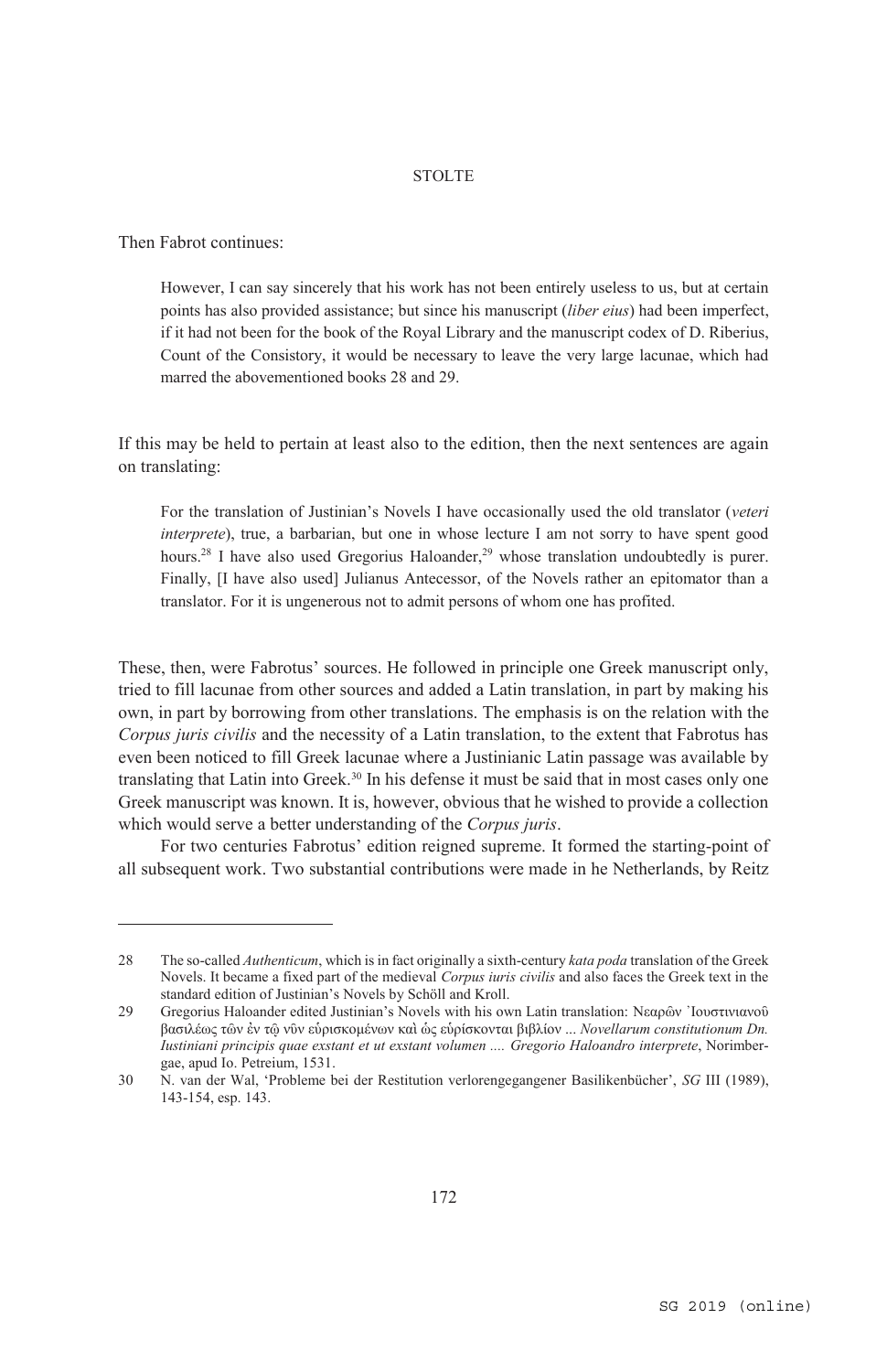and Ruhnkenius. Both filled lacunae in, and thus improved on, Fabrotus' edition. In both cases the book collector Gerard Meerman played a role.

David Ruhnkenius (1723-1798) edited the eighth book of the Basilica from the Leiden manuscript Voss. gr. Fol. 19 [**V**]. Or rather, that is what he discovered he was doing while working on an edition of commentaries of a number of Byzantine jurists occurring in that manuscript. The details have been set out by Elfriede Hulshoff Pol<sup>31</sup> who was preparing her doctoral dissertation at the same time when Scheltema was preparing the first volume of his Basilica edition (B I) in which the scholia of this book are found. Fabrot had edited this book from Paris. gr. 1352 [**P**], and the scholia in the Vossianus formed a much richer apparatus than those in the Parisinus. Although Ruhnkenius thus supplemented and improved on Fabrotus' edition, his rendering of the manuscript still left much to be desired.32 Gerard Meerman had meant it to be included in the first volume of his *Novus Thesaurus*, 33 but was not yet ready by then and the first part with the title *De postulando* (B. VIII,1) appeared in vol. iii,34 with the promise in the preface that the second part, with *De procuratoribus et defensoribus* (B. VIII,2) would soon follow. This promise was made good in vol. v.35 Both volumes of the *Novus Thesaurus* appeared in the same year 1752, when Ruhnkenius' two parts were also published together as a separate volume with the same imprint.<sup>36</sup> They appeared again in the *Operis Basilici Fabrotiani supplementum* of 1765,37 together with Reitz's edition described in the next paragraph. The result is that Fabrot had published text

<sup>31</sup> E. Hulshoff Pol, *Studia Ruhnkeniana. Enige hoofdstukken over leven en werk van David Ruhnkenius (1723-1798)*, [PhD Leiden], Leiden 1953, esp. ch. iii, 'Juridisch werk van Ruhnkenius' (87-106).

<sup>32</sup> Hulshoff Pol, *Studia Ruhnkeniana* (note 31 above), 104-106.

<sup>33</sup> *Novus thesaurus juris civilis et canonici ...*, ex collectione et musaeo Gerardi Meerman ..., 7 vols., Hagae Comitum: apud Petrum de Hondt, 1751-1753. (See R. Feenstra / D.J. Osler, *Bibliography of Jurists of the Northern Netherlands Active Outside the Dutch Universities to the Year 1811*, (Geschiedenis der Nederlandsche Rechtswetenschap. Deel VII: Bibliografie Nederlandse Rechtswetenschap tot 1811, Aflevering 5), Amsterdam 2017 [further referred to as Feenstra / Osler, BGNR Jurists], Nos. 513-519).

<sup>34</sup> Feenstra / Osler, BGNR Jurists (note 33 above), No. 674.

<sup>35</sup> Feenstra / Osler, BGNR Jurists (note 33 above), No. 675.

<sup>36</sup> Feenstra / Osler, BGNR Jurists (note 33 above), No. 673.

<sup>37</sup> *Operis Basilici Fabrotiani supplementum continens libros quatuor Basilicorum IL, L, LI, LII, nunc primum ex Codice manuscripto Regiae Bibliothecae Parisiensis integre editos: Latine vertit, variantes lectiones collegit, notasque criticas ac juridicas, tam aliorum quam suas, addidit* Gul. Otto Reitz JCtus*. Accedunt Thalelaei, Theodori, Stephani, Cyrilli. aliorumque JCtorum Graecorum commentarii in Tit. D. & Cod. de Postulando sive de Advocatis, nec non de Procuratoribus & Defensoribus, novissime ex Codice MS Bibliothecae Luduni-Batava edidit, Latine vertit & castigavit* David Ruhnkenius, Lugduni Batavorum*, Apud Wetstenium* 1765 [Feenstra / Osler, BGNR Jurists (note 33 above), No. 653]*.*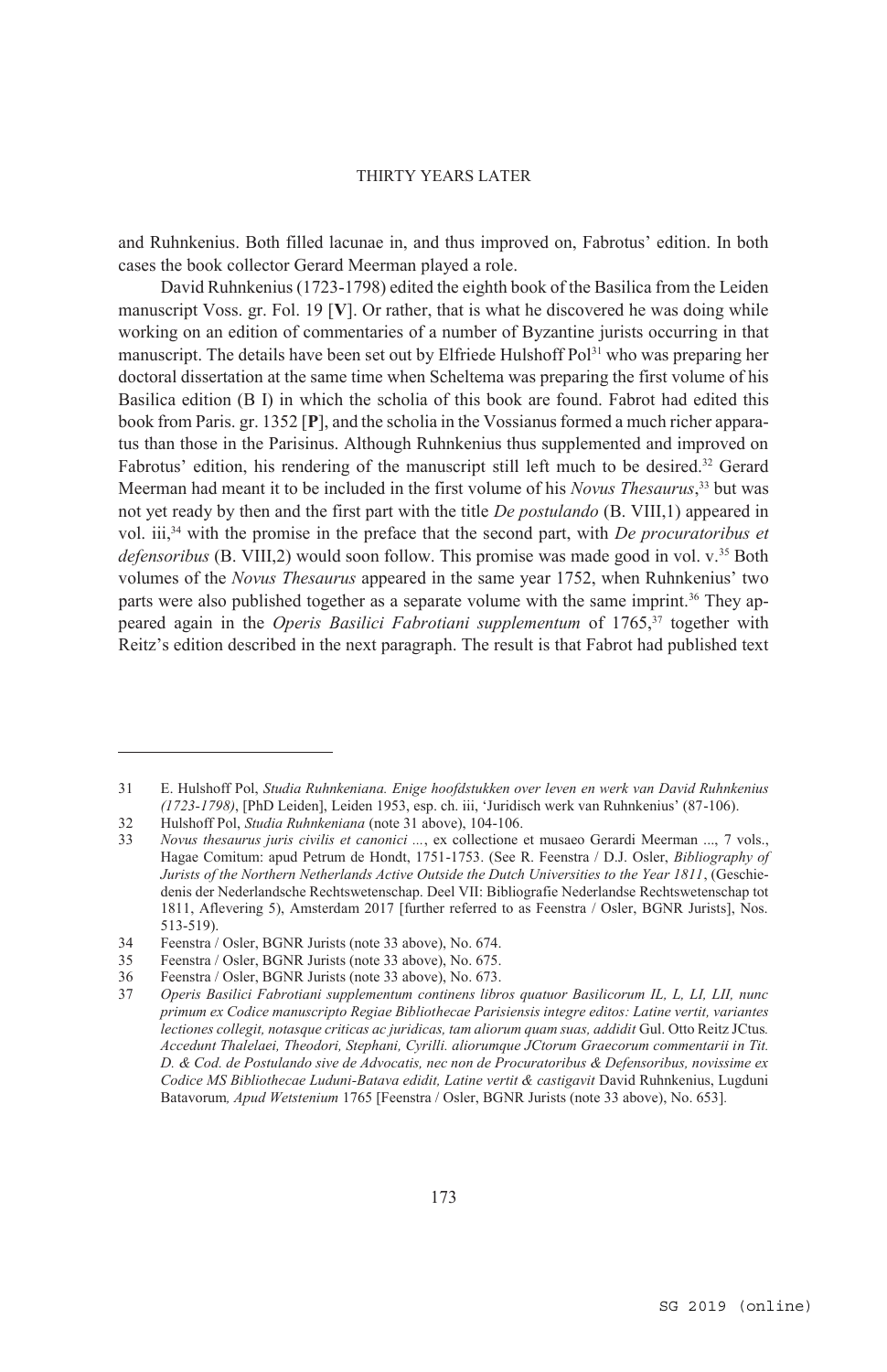and scholia from **P** and Ruhnkenius the text with more numerous scholia from **V**. We shall return to the editorial history of book VIII below.<sup>38</sup>

Gulielmus Otto Reitz (1702-1768) filled another lacuna. Reitz is probably better known for his splendid edition of the *Paraphrasis Institutionum* of Theophilus.39 As rector of the Athenaeum Illustre in Middelburg he had to work from copies and collations made by others. Taking this limitation into account, he produced excellent results. As has been said above, Fabrot did not yet have access to the manuscript that was to become Paris. gr. 1357 and contained books 46-52 (**Pd**). Gerard Meerman acquired a copy made from that manuscript and Reitz, at the request of Meerman, used it to edit books 49-52, books that had been reconstructed by Fabrot from other sources. Meerman included it in vol. v of the *Novus Thesaurus*, 40 and it was reprinted in the *Operis Basilici Fabrotiani supplementum*. 41

The title *Operis Basilici Fabrotiani supplementum* that was given to the joint publication of 1765 of Ruhnkenius' and Reitz's work is significant in two respects. It is precisely what it says: it should be understood, as did also the editors, as a supplement to Fabrot's edition. Both Ruhnkenius and Reitz had little reason to question that edition: both had found a manuscript transmitting a part of the text of the Basilica not yet available to Fabrot. Chance had yielded two manuscripts, which Ruhnkenius and Reitz then used to fill lacunae in the existing edition in typical Humanist fashion. Reitz had a firmer grasp of the legal content of the text and probably was a better philologist that Ruhnkenius.<sup>42</sup>

This, then, was the state of the text when a new edition was undertaken in Germany in the first half of the nineteenth century.

#### *C.W.E. Heimbach (1803-1865)*

This was the *status editionis et quaestionis* in 1825, when Karl Wilhelm Ernst Heimbach, twenty-two years old, published his programme under the title *De Basilicorum origine, fontibus, hodierna conditione atque nova editione adornanda*. 43 The first volume of the edition

 $\overline{a}$ 

43 Doctoral dissertation, Leipzig 1825 (not seen).

<sup>38</sup> See section 3 sub a, pp. 181-182 below.

<sup>39</sup> J.H.A. Lokin / R. Meijering / B.H. Stolte / N. van der Wal (edd.), *Theophili Antecessoris Paraphrasis Institutionum. With a translation by A.F. Murison*, Groningen, 2010, pp. xxxix-xli.

<sup>40</sup> *Basilicorum libri quatuor, IL, L, LI et LII ex codice manu scripto Regiae bibliothecae Parisiensis nunc primum integre editi.* Latine vertit, variantes lectiones collegit, notasque criticas ac juridicas, tam aliorum quam suas, addidit Gul. Otto Reitz, JCtus, in Meerman, vol. v [Feenstra / Osler, BGNR Jurists (note 33 above), No. 651].

<sup>41</sup> Feenstra / Osler, BGNR Jurists (note 33 above), No. 653.<br>42 For Ruhnkenius see again Hulshoff Pol, Studia Ruhnkeni

<sup>42</sup> For Ruhnkenius see again Hulshoff Pol, *Studia Ruhnkeniana* (note 31 above), 104-106.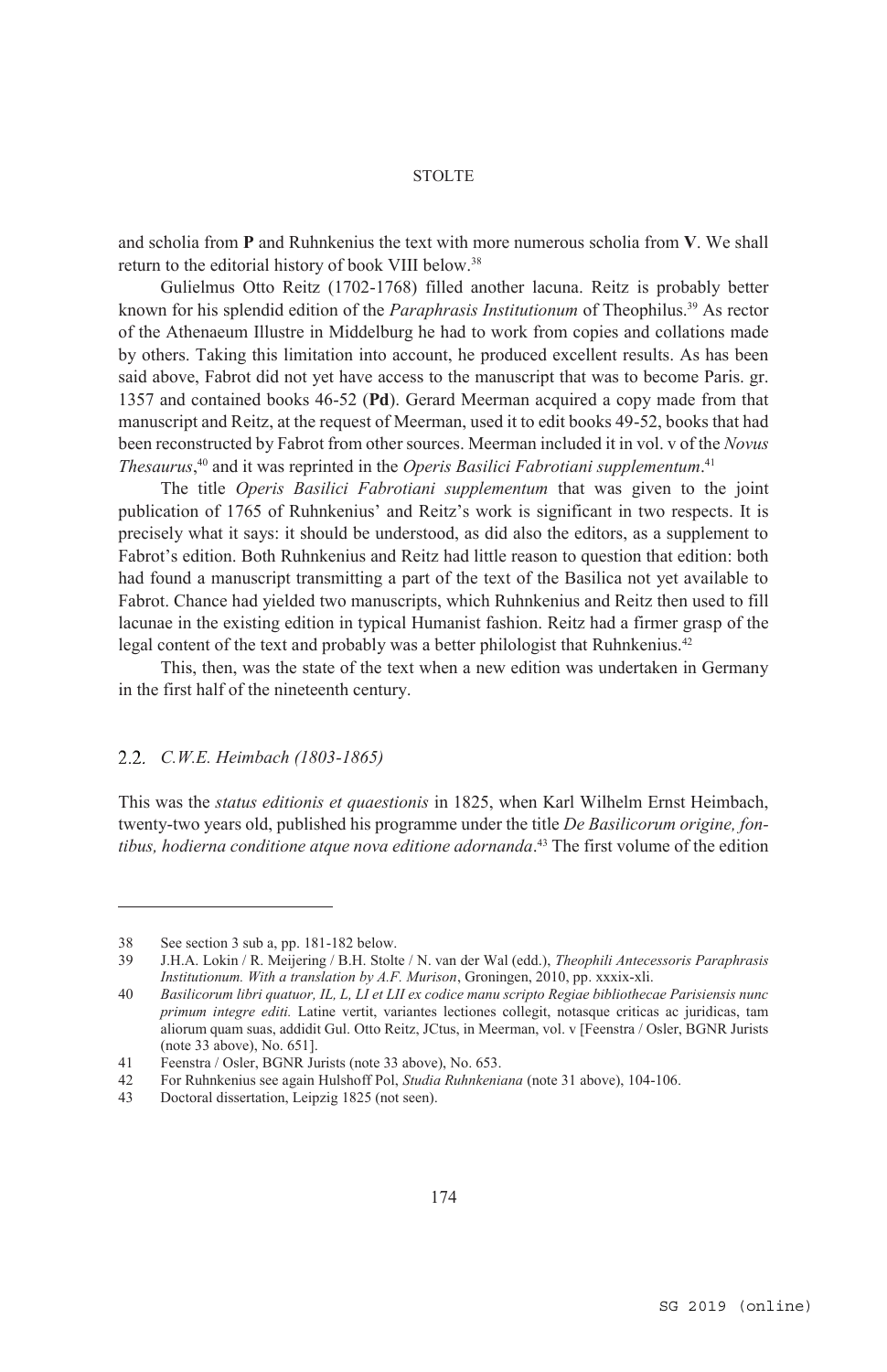appeared in 1833, the fifth and final one in 1850. In addition to the five volumes, two supplements (1846 and 1897) and a volume with *Prolegomena* and a *Manuale Basilicorum* (1870) were published. Together they are often, somewhat inaccurately, described as the Heimbach edition. The main differences between Fabrot's and Heimbach's editions have been set out by Heimbach himself. A great step forward was the use of the *Coisliniani*, which gave the text a much firmer foundation.

In the meantime another German, nine years his junior, had entered the stage, Carolus Eduardus Zachariae a Lingenthal (K.E. Zachariä von Lingenthal),<sup>44</sup> who was going to dominate nineteenth-century scholarship in Byzantine law. In 1842 he wrote a review of Heimbach's first two volumes<sup>45</sup> and in 1846 published a revised edition of books  $XV-XIX$ , which he gave the title of *Supplementum editionis Heimbachianae*. 46 It was based on a palimpsest manuscript, which he had discovered in Constantinople in the Patriarchate of Jerusalem, in the library of the monastery Τοῦ ἁγίου τάφου (S. Sepulchri), and for which he had obtained permission to use it in Heidelberg.47 In 1842, the same year as the review, he had published a specimen of what would be in store, with an extensive description of the codex.48 If Heimbach resented what others might have considered an interference with his project, he did not show it. Rather he welcomed the improvement on his own edition, in which books

<sup>44</sup> W. Fischer, 'Zachariä von Lingenthal (24. Dez. 1812 - 3. Juni 1894). Lebensbeschreibung', *Bursians Jahrbücher über die Fortschritte der klassischen Alterthumswissenschaft* 99 (1898), 14-48, also in K.E. Zachariä von Lingenthal, *Kleine Schriften zur römischen und byzantinischen Rechtsgeschichte. Sammlung der in Zeitschriften und Serienwerken erschienenen selbständigen Abhandlungen 1840- 1894*. Band I: 1840-1879, (Opuscula. Sammelausgabe seltener und bisher nicht selbständig erschienener wissenschaftlicher Abhandlungen, Band IV/1), Leipzig 1973, 3-37; bibliography by W. Fischer, *SZ* 16 (1895), 320-332 and supplement in *SZ* 17 (1896), 332-334, both also in Zachariä, *Kleine Schriften*, I, 38-53.

<sup>45</sup> *Kritische Jahrbücher für deutsche Rechtswissenschaft* 6 (1842), 481-509.

<sup>46</sup> C.E. Zachariae a Lingenthal (ed.), *Supplementum editionis Basilicorum Heimbachianae, libros XV – XVIII Basilicorum cum scholiis antiquis integros nec non librum XIX Basilicorum novis auxiliis restitutum continens*, Lipsiae 1846; cf. also Stolte, *Praefatio 2017* (note 8 above), section 3: 'The manuscript tradition of the Basilica', with note 19.

<sup>47</sup> Zachariä, *Supplementum* (note 46 above), Prolegomena; Heimbach, *Prolegomena*, 166-167. Fischer, 'Lebensbeschreibung' (note 44 above), 28 (= Zachariä, *Kleine Schriften*, I, (note 44 above), 17).

<sup>48</sup> C.E. Zachariae (ed.), *Ἀνέκδοτον*. *Lib. XVIII tit. I Basilicorum cum scholiis antiquis. Specimen codicis palimpsesti Constantinopolitani Bibliothecae S. Sepulchri, qui solus libb. XV-XVIII Basilicorum integros cum scholiis continet, muneris professoris extraordinarii in Academia Ruperto-Carolina rite capessendi causa edidit, prolegomenis, versione Latina et adnotationibus illustravit...*, Heidelbergae 1842; cf. also Stolte, *Praefatio 2017* (note 8 above), section 3: 'The manuscript tradition of the Basilica', with note 22.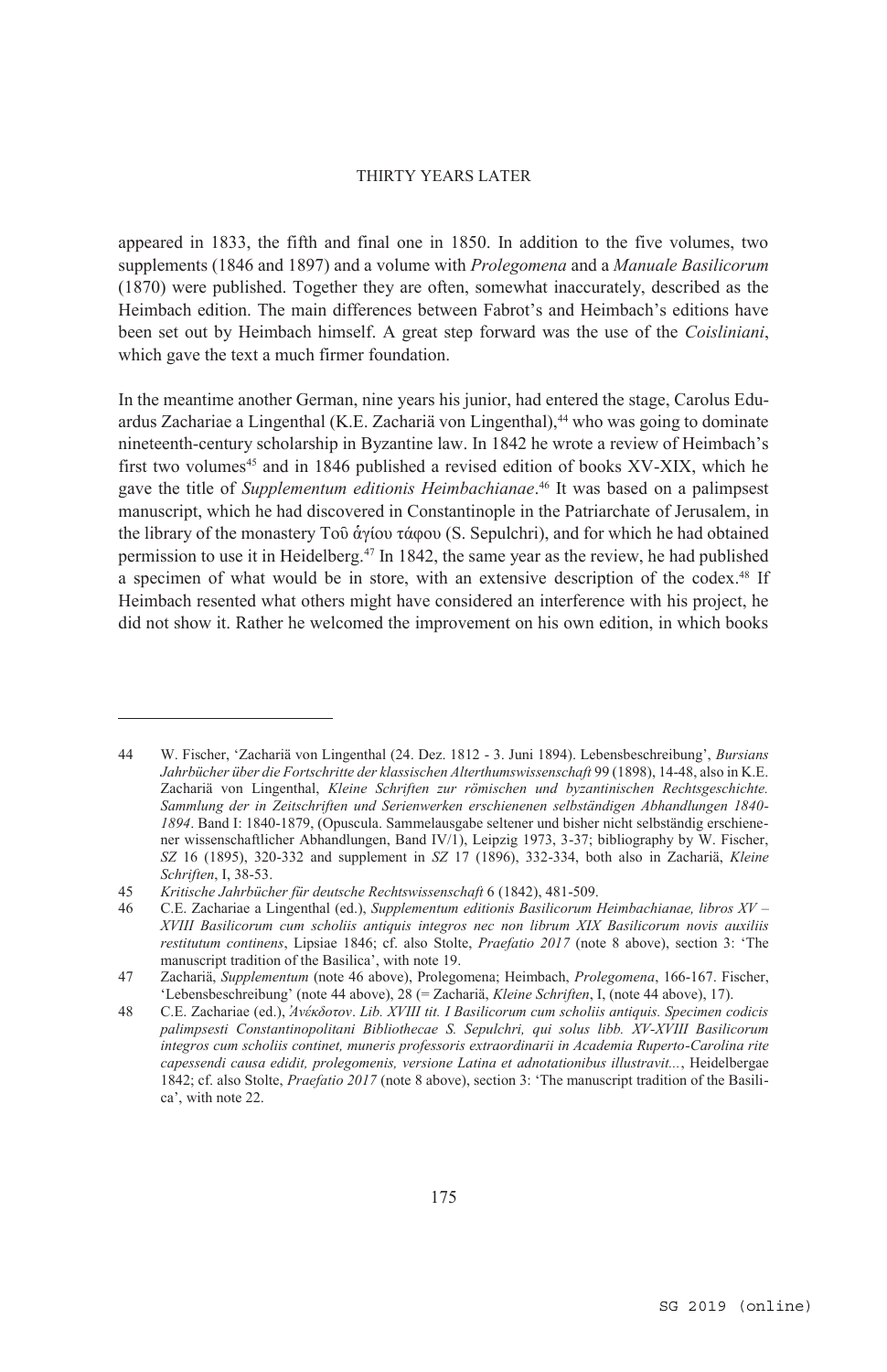XV-XVIII had not yet been able to benefit from this palimpsest,<sup>49</sup> and his own fifth volume (1850) shows that he had profited from Zachariä's criticism.

The second supplement is not by Heimbach or Zachariä, but, more than thirty years after Heimbach's death, was edited by Mercati and Ferrini as the seventh volume of the Heimbach edition of the Basilica.<sup>50</sup> It contains the so-called *Florilegium Ambrosianum*, one of the most important indirect witnesses of the Basilica text.

Heimbach's death in 1865 also prevented him to have the satisfaction of seeing his *Prolegomena* published. They were found in his desk, written in Latin of course, and published posthumously five years later.51 Their content covers much more than the usual preliminary material of a critical edition. Indeed, the larger part consists of a history of the sources of Byzantine law. That is not to say that the subject of Heimbach's *Prolegomena* was unimportant or in any sense mistaken. On the contrary, it was much needed at the time and as such a piece of incredible scholarship. Their contents, however, have been largely superseded by the histories of the sources of Graeco-Roman or Byzantine law that have been written in various modern languages, $52$  and several of Heimbach's conclusions have been modified or even refuted by the evidence of the new edition anyway.<sup>53</sup>

The *Prolegomena* are followed by a *Manuale Basilicorum*, another admirable achievement of 19th-century scholarship. It continues the pagination of his *Prolegomena*, with which it is often found bound in the same volume. The *Manuale* gives for every chapter of

<sup>49</sup> Heimbach, *Prolegomena*, 167: 'de cuius editione pretio et in quo reliquis [i.e., his own edition! BS] antecellat, infra dicetur'. See Zachariä's Prolegomena to the *Supplementum* (note 46 above).

<sup>50</sup> C. Ferrini / J. Mercati (edd.), *Basilicorum libri LX, Volumen VII. Editionis Basilicorum Heimbachianae supplementum alterum. Reliquias librorum ineditorum ex libro rescripto Ambrosiano* (*praefationem versionem Latinam notas appendices addidit* E.C. Ferrini), Lipsiae 1897.

<sup>51</sup> *Basilicorum libri LX. Post Annibalis Fabroti curas ope codicum manuscriptorum a Gustavo Ernesto Heimbachio aliisque collatorum integriores cum scholiis edidit, editos denuo recensuit, deperditos restituit, translationem latinam et adnotationem criticam adiecit... Tomus VI: Prolegomena et Manuale Basilicorum continens*, Lipsiae 1870 (partial reprint Amsterdam 1962), with a *monitum bibliopolae*, the last paragraph beginning with *Ita nos hereditario officio satisfecimus* ..., without identifying *nos*.

<sup>52</sup> P.E. Pieler, 'Byzantinische Rechtsliteratur', in H. Hunger (ed.), *Die hochsprachliche profane Literatur der Byzantiner*, II, (Handbuch der Altertumswissenschaft, XII,5,2), München 1978, 341-480; N. van der Wal / J.H.A. Lokin, *Historiae iuris graeco-romani delineatio. Les sources du droit byzantin de 300 à 1453*, Groningen 1985; Σπ.Ν. Τρωιάνος, *Οι πηγές του βυζαντινού δικαίου*, Γ´ έκδοση συμπληρωμένη, Αθήνα/Κομοτηνή 2011. Translations of the latter work into Italian (P. Buongiorno, 2015) and German (D. Simon / S. Neye, 2017), in both cases with additional bibliography.

<sup>53</sup> The Basilica Online *Bibliography* by Thomas van Bochove offers an update of literature on most of the subjects dealt with by Heimbach; for the link to the *Bibliography*, see note 8 above.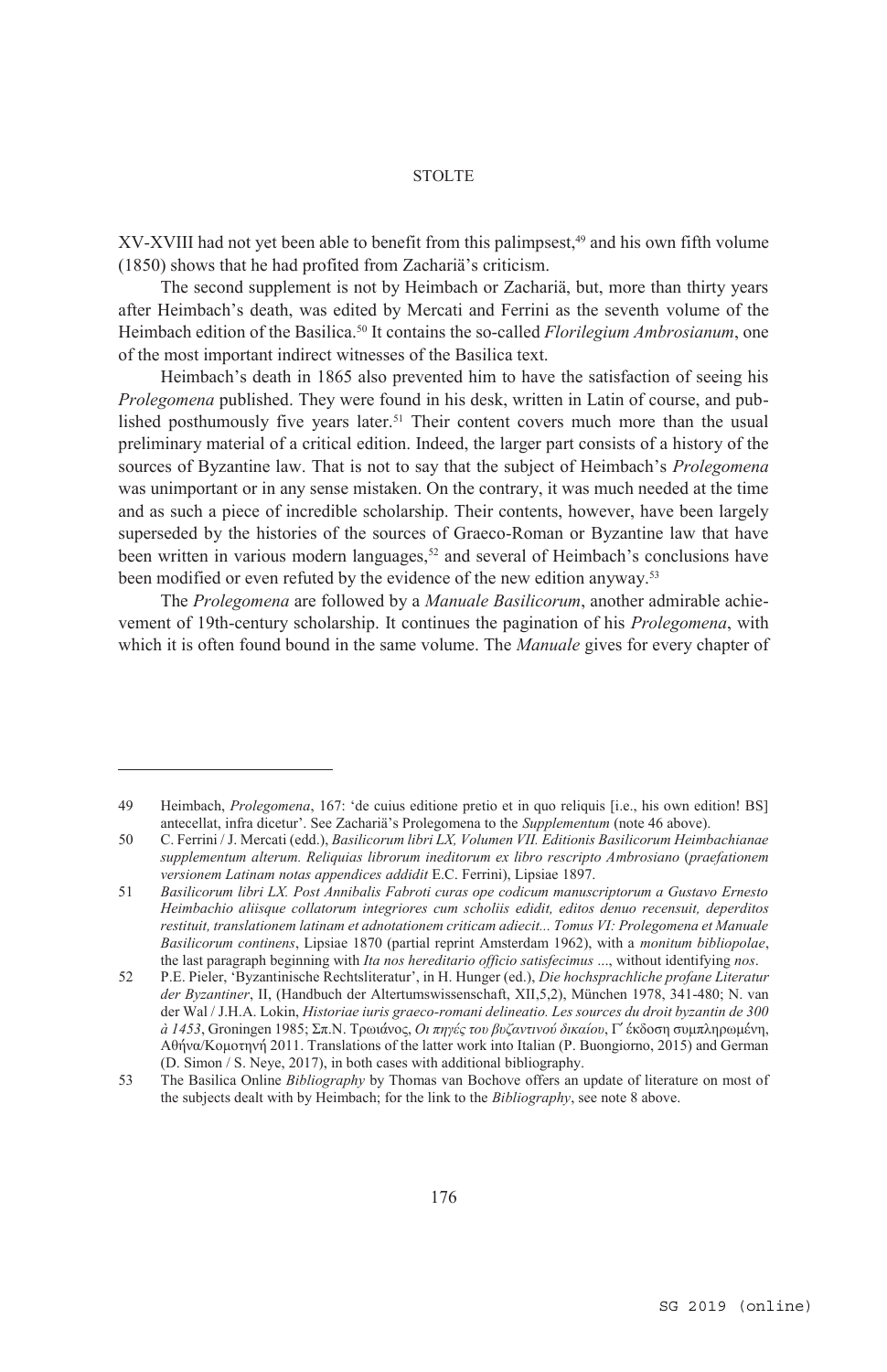the Justinianic *Corpus iuris* the corresponding fragments of Byzantine scholarship as preserved in the Basilica and other sources, with their alleged authors if transmitted. At the moment the *Manuale* is still the best we have, much valued also by Scheltema.<sup>54</sup>

In 2002 Fausto Goria summed up the merits and defects of the Heimbach edition in a short paper, first published digitally, and now accessible in his *Scritti scelti*. 55 It was occasioned by the plan for an online publication of the Heimbach edition, and is an excellent and balanced account of the do's and don'ts for those who wish to use Heimbach's edition instead of Scheltema's. It is, in effect, an advice not to use the former independently, but always in combination with the latter as the standard against which to measure its reliability. If a passage is not found in the Groningen edition, the reader must start from the assumption that it does not belong to the Basilica. If it is, he must check whether it reads the same as in Heimbach. Conversely, if the Scheltema edition contains more or has a different reading, Heimbach's translation will be lacking or mistaken. The advantages of still using the Heimbach edition are the Latin translation, the printing of scholia on the same page as the text, the *Manuale Basilicorum*, and the references made to the edition by scholarly literature for more than a century. Goria ends with a series of warnings ('... non si stancherà abbastanza di repetere che tale edizione va usata con molta cautela e va sempre confrontata con quella successiva. Come è già in parte accennato, essa soffre infatti di numerose manchevolezze, delle quali occorre sottolineare per lo meno le seguenti:  $[9-10 = 683-684]$ ). He lists these defects in eight paragraphs, which I follow here to make clear the differences between the two editions. I first paraphrase, without comment, Goria's words:

1. Heimbach had not been able to collate manuscripts himself, but had to rely on collations made by others.

2. In order to save time, 'no fresh collation was made to check Fabrot's edition against manuscripts he had used, also when these could be identified (something that was not always possible); thus it could happen that Heimbach in one of his precious notes presents as his own conjecture the exact reading of the manuscript used by Fabrot, but misunderstood by him or corrupted by a printing error; therefore, there is no doubt that the Heimbach edition in large part (except the observations found in the annotations) reproduces that of Fabrot'.

<sup>54</sup> See H.J. Scheltema, 'Ueber die angebliche Anonymuskatene', *TRG* 25 (1957), 284-301, esp. 296-297 = Scheltema, *Opera minora* (note 9 above), 315-326 (323-324).

<sup>55</sup> F. Goria, 'I "Basilici" e l'edizione di K.-W.-E. Heimbach', Collana della "Rivista di Diritto Romano" - Testi, http://www.ledonline.it/rivistadirittoromano/basilici.html, repr. in P. Garbarino / A. Trisciuoglio / E. Sciandrello (a cura di), *Diritto romano d'Oriente. Scritti scelti di Fausto Goria*, Alessandria 2016, 681-685.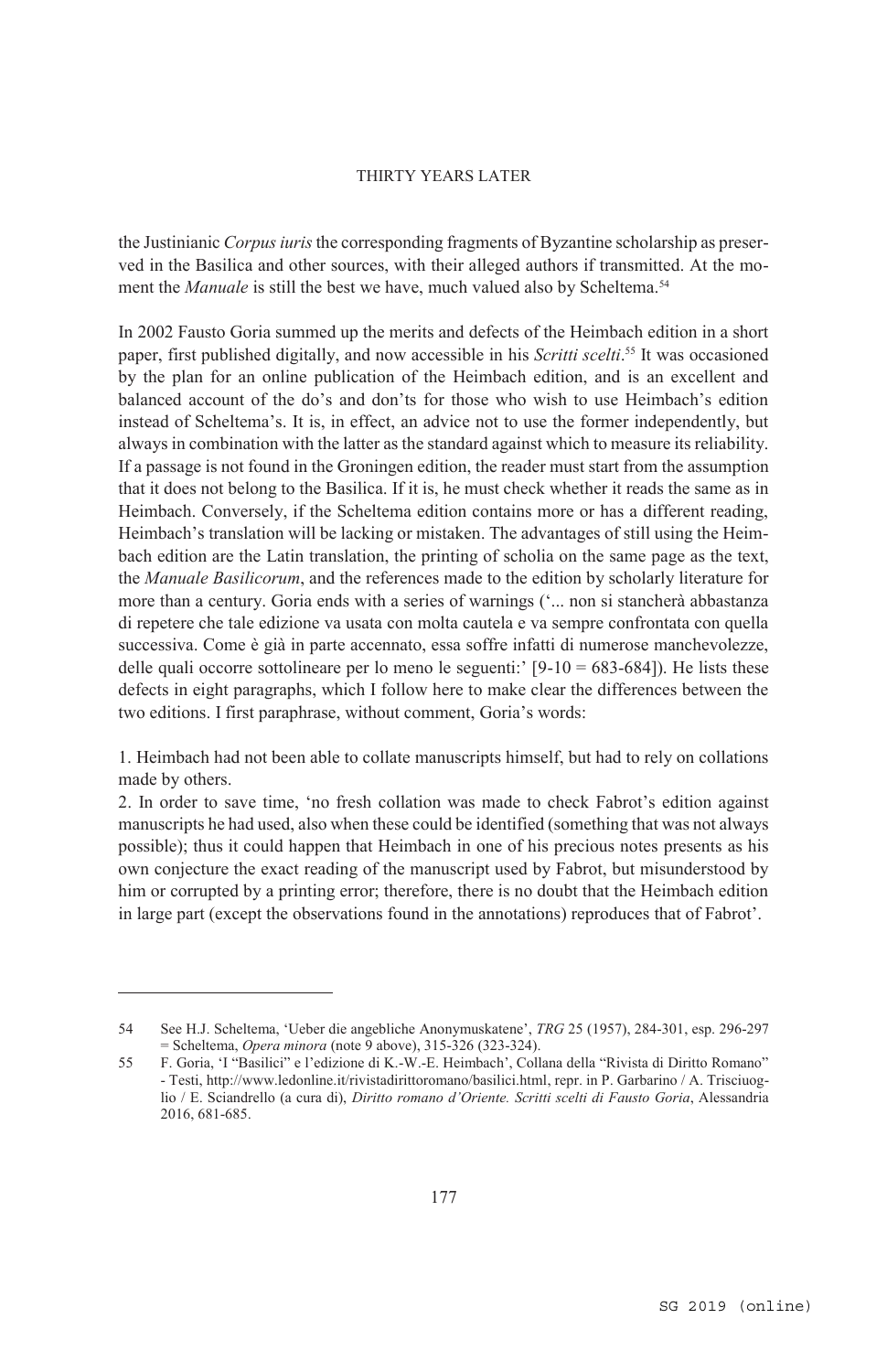3. Where transcriptions or collations have been made – by others –, this has often not been done with the necessary accuracy, especially with scholia.

4. Regularly it occurs that, as a result of mistakes made by Fabrot or one of Heimbach's collaborators, two or more scholia are edited as one scholion, whereas originally they were separate and belonged to different authors or even different epochs.

5. The editor fails to indicate the position of the scholia in the manuscripts (also because [cf. above, sub 1] he did not know it himself), which is an impediment to seriously studying the possibility that they, at least in part, had been assembled systematically in 'catenae' according to a well-known hypothesis by Peters, a hypothesis rejected by Scheltema (who therefore considered it superfluous to provide such indications in his own edition).

6. Heimbach did not indicate the scholia he considered as 'old', i.e. belonging to the sixth and seventh centuries and not commenting on the Greek Basilica text, but on the original Latin texts (indications not found in Scheltema's edition, either).

7. The fact that scholia from different manuscripts are found indiscriminately after each passage does not permit a detailed study of the conditions of their transmission, nor to trace possible different editions of the apparatus these scholia constitute.

8. For the reconstruction of lost books Heimbach often has not used all the testimonia; moreover, sometimes, in vols. i-iv, he reports passages that do not necessarily represent the genuine text of the Basilica, but simply their content ('a fact that for the reader also might have a positive side ...'). In the meantime, it no longer suffices to check the Groningen edition, since other testimonies of the Basilica have surfaced.

As has been said, these eight points are an excellent summary of criticism that may be levelled at Heimbach's edition. Most of it, in fact, is identical with the very motivation for Scheltema to undertake a new edition. The first four points need not occupy us here. They are the reason why Scheltema from the start insisted on fresh and full transcriptions and collations, necessitated in any case by manuscripts discovered since the days of Heimbach, Zachariä and Ferrini, and especially the palimpsests. Even with testimonia it was often considered necessary not to rely on existing editions, but to check the underlying manuscripts.56 As to the other four points, some additional comment seems to be called for:

ad 5: As to the position of scholia in the manuscript from which they have been edited, in the Groningen edition, beginning with vol. B II it has been indicated by asterisk (\*) when a scholion has been written in the margin by a more recent hand, and by a paragraph sign  $(\S)$ when a scholion has been written between the lines in a smaller script. Where no sign has

<sup>56</sup> Stolte, *Praefatio 2017* (note 8 above), section 3.2.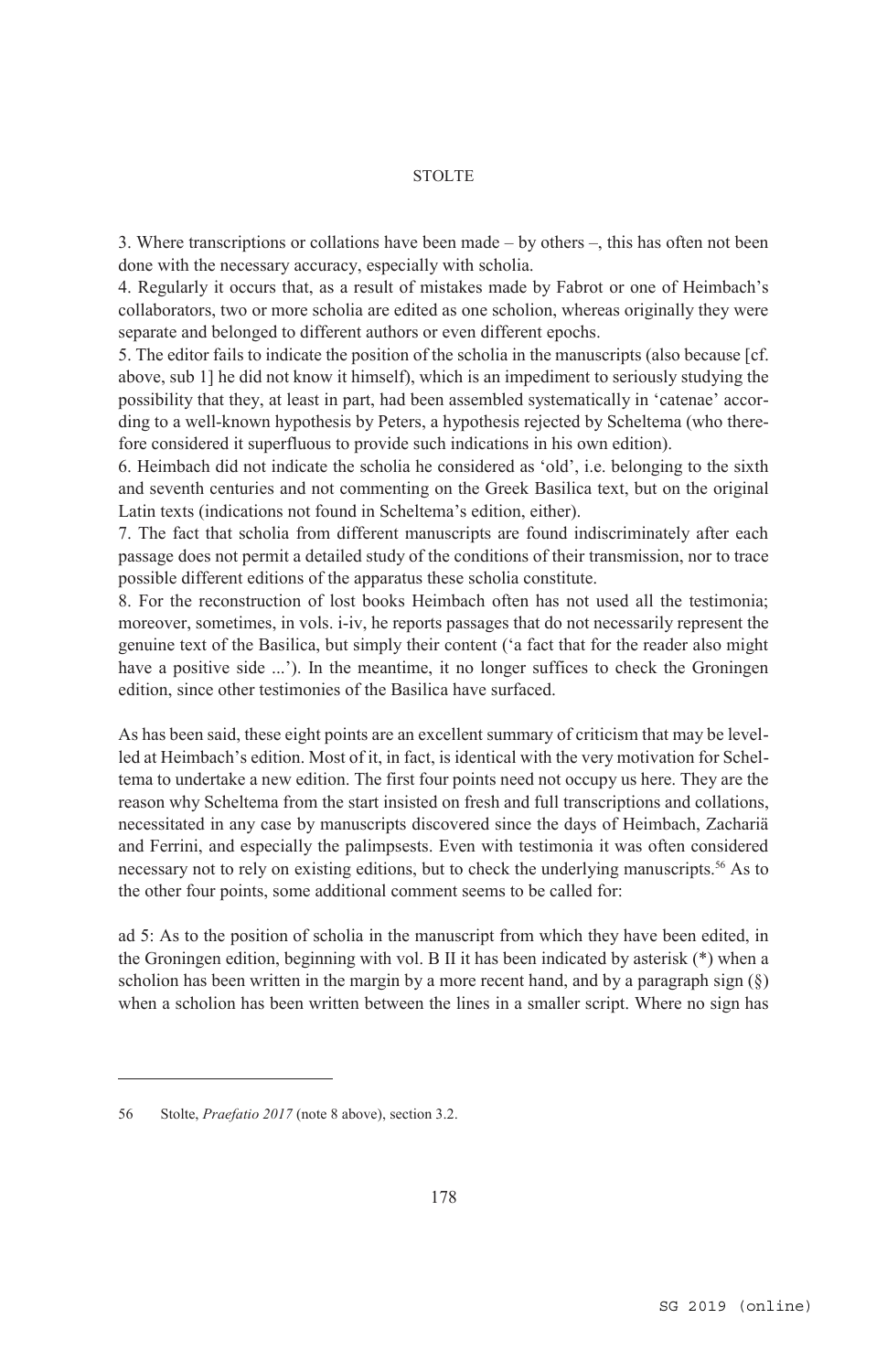been placed, one may assume that scholia are written in the margin, in the order in which they occur. These come first, followed by the two categories indicated by  $*$  or  $\S$ . This, in combination with the separate edition of scholia from more than one manuscript (see also above, Goria's point 7), goes a long way to convey an idea of the location of scholia on the page. For an accurate picture one has to go to the manuscripts themselves, which has become a real possibility thanks to the efforts of libraries to make the images available on the internet.

ad 6: This has been, and still is, a point of discussion. Some criteria give a fairly safe indication that a scholion is 'old', but there are too many uncertainties to decide *ex cathedra*. 57 ad 7: See my comment, ad 5.

ad 8: Heimbach had admitted to his reconstructed text in vols i-iv in principle all Greek texts that in one way or another represented a fragment of the *Corpus iuris*. In so doing he prepared in effect his *Manuale Basilicorum*, which, in addition to texts from the Basilica, also listed texts from other Byzantine collections.58 Heimbach had taken Zachariä's criticism on this way of restitution of lost text to heart and proceeded differently in volume v.59 As to the discoveries of text and scholia since the completion of the individual volumes of the Groningen edition, the fundamental question an editor has to ask himself is the same: almost none of these are part of the direct transmission of the Basilica, but most occur in what are at best testimonia: anthologies, abridgments, commentaries etc. Especially a scholion transmitted with such an indirectly transmitted text is formally still a scholion of that text, not of the Basilica. Although there is a good chance that several are in fact genuine testimonia, scholarly prudence may prevent their inclusion in an edition of the Basilica.<sup>60</sup>

#### $\mathbf{3}$ . **The present: H.J. Scheltema (1906-1981)**

It may look strange to describe the present by the name of a scholar who undoubtedly belonged to the twentieth century and in certain respects preferred the nineteenth. But he definitely is the present as far as the edition of the Basilica is concerned. With the discussion of the shortcomings of Heimbach's edition at the end of the previous section we have silently and inescapably entered upon Scheltema's edition. There is no reason to repeat my description of the principles of this edition in the online *Praefatio* that is based on Scheltema's prefaces to the individual volumes and his papers. Rather I would like to consider it against

<sup>57</sup> This was Scheltema's view; see Stolte, *Praefatio 2017* (note 8 above), sections 5.1 and 5.3 sub 1.<br>58 Stolte, *Praefatio 2017* (note 8 above), section 1.

Stolte, *Praefatio 2017* (note 8 above), section 1.

<sup>59</sup> Stolte, *Praefatio 2017* (note 8 above), section 5.1.

<sup>60</sup> Stolte, *Praefatio 2017* (note 8 above), section 5.3 sub 3.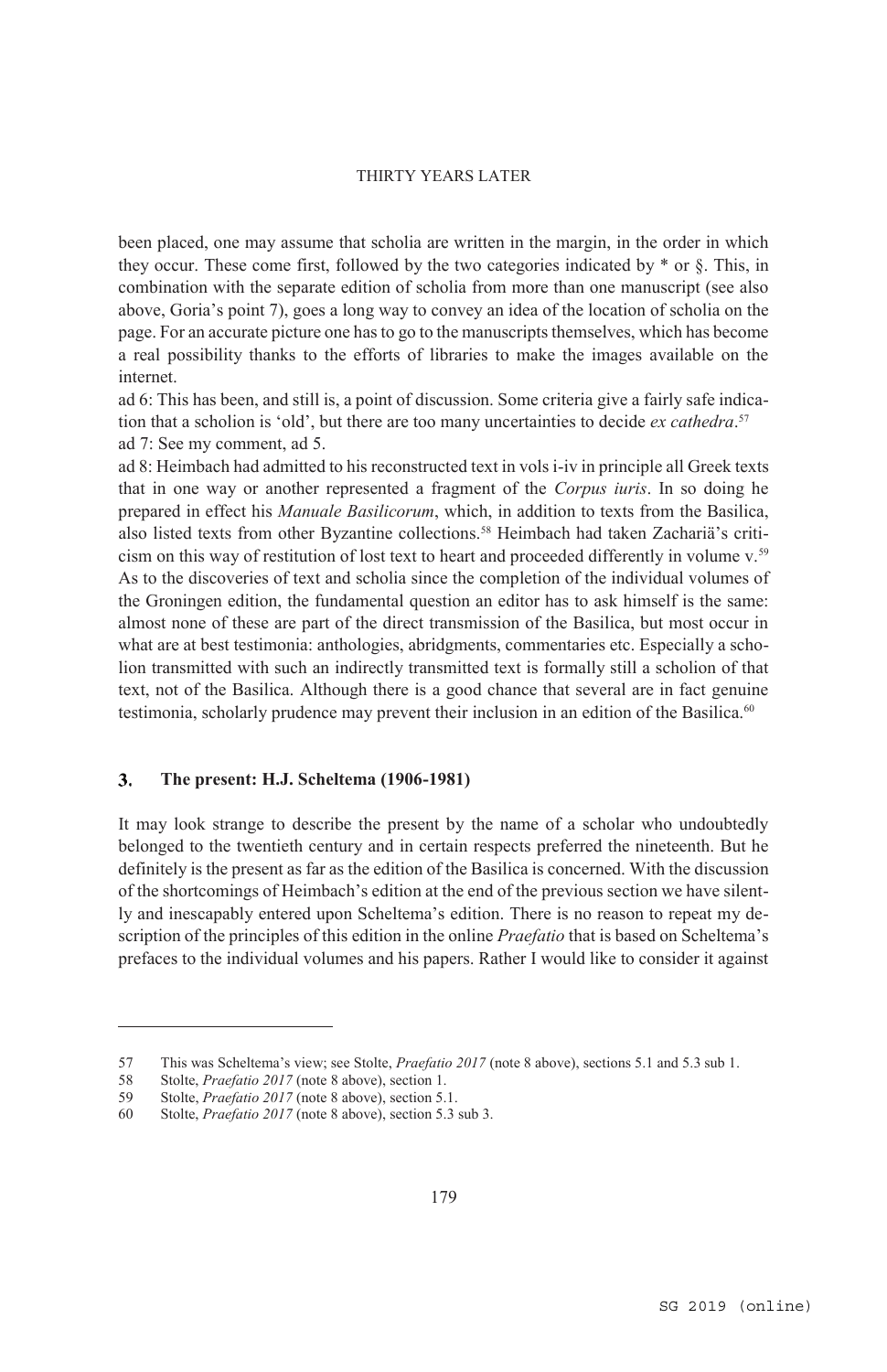the background of what had inspired the inception of his life's work and then to look at his achievement.

First, Scheltema was interested in Roman law, in the Justinianic legislation, and in its influence on modern legal doctrine. Less interested than most of his contemporaries in a recuperation of supposedly corrupted 'classical' Roman legal texts, he first of all wished to have an accurate knowledge of the sixth-century codification, a knowledge which he saw that Byzantine sources, in particular the Basilica and their scholia, had so much to contribute to. To be sure, this was not a new thought. It had been the inspiration of scholarship since the Humanists, and the motivation of Heimbach had been the same. What was new was Scheltema's insight in the shortcomings of Heimbach's edition for precisely that purpose: providing access to a huge amount of Greek fragments written by jurists who had collaborated in drafting Justinian's codification, had translated, summarized and commented upon Institutes, Digest, Code and Novels, and taught in the class-rooms of the law schools of that age. Hence the emphasis on the potential of the 'old' scholia for, as it were, enabling the modern scholar to sit in these class-rooms. Again, not a new thought, but Scheltema had a better grasp of the extent of that potential and knew that it could be developed only fully if first a reliable edition of the main source, the *Basilica cum scholiis*, was made available. One only has to read the first sentence of his 1939 paper 'Probleme der Basiliken':

Eine Neuausgabe der Basiliken lässt noch auf sich warten, obwohl sie zu den dringendsten Aufgaben der heutigen Romanistik gehören dürfte.<sup>61</sup>

In his view it was a problem of the 'heutige *Roman*istik' [my emphasis, BS], but one that could only be solved by making an edition according to the philological standards of his time. Fabrot's edition, and in large part also still Heimbach's, were essentially products of the philology of a bygone age. For a new edition the 'heutige Philologie' was called upon to assist.

The result is an edition that diverges considerably from Heimbach's in several respects. (I pass by the differences which immediately strike the eye: the lack of a translation and the separation of the scholia from the texts to which they refer, the scholia of each manuscript kept separate.62) The criticisms listed by Goria and discussed above speak for themselves; these were the points on which Scheltema had found the available edition wanting and had set out to remedy these defects. One therefore supposes, indeed correctly infers, that these are the differences between the two editions. Yet Heimbach's edition has

<sup>61</sup> *TRG* 16 (1939), 320-346 (320) = Scheltema, *Opera minora* (note 9 above), 170-188 (170).

<sup>62</sup> See Stolte, *Praefatio 2017* (note 8 above), sections 1 and 5.1.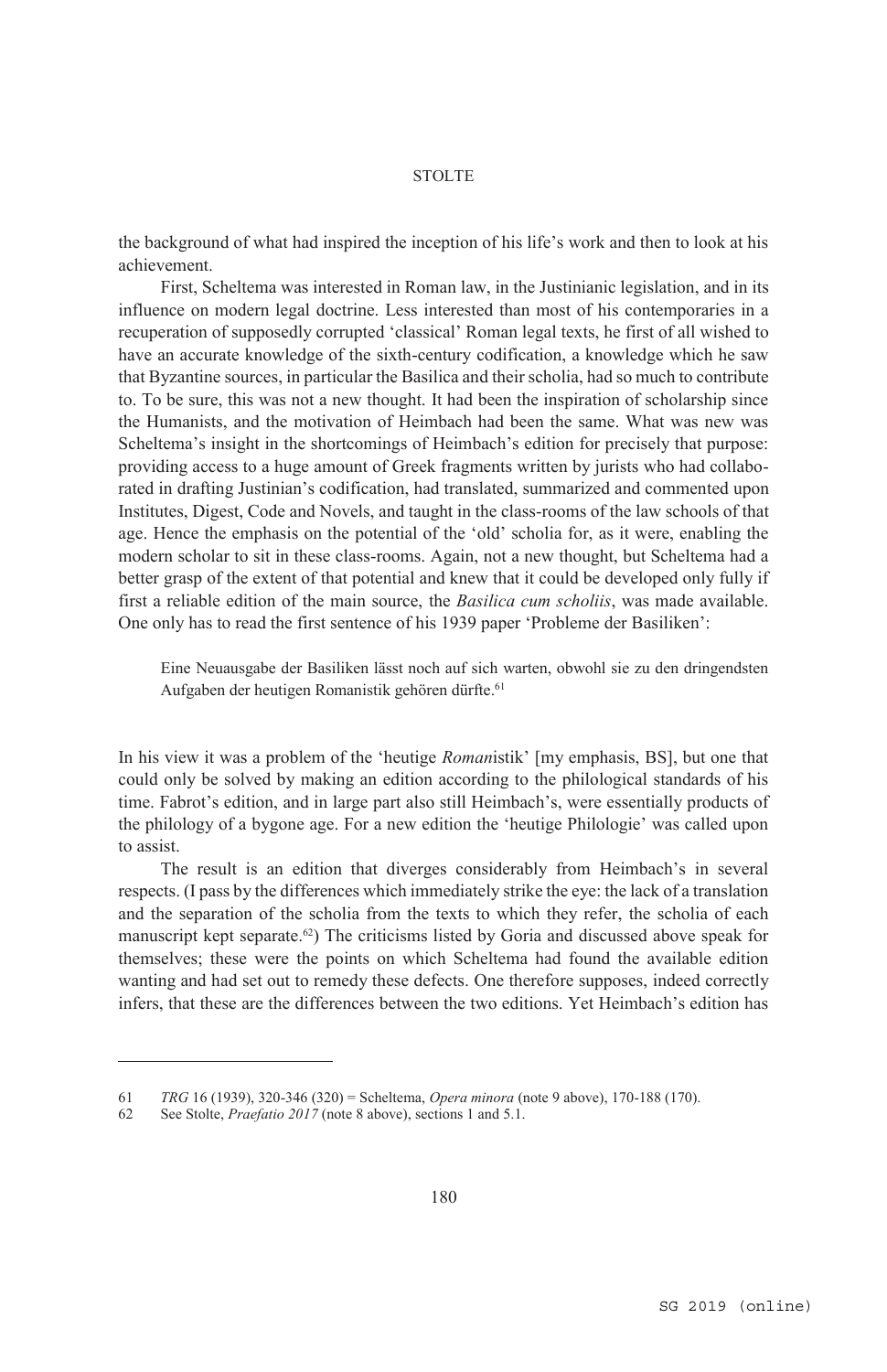remained in continued use. No doubt its Latin translation is the main reason, but a translation is at best a good representation of the text on which it is based, and the text of the edition of Scheltema *cum suis* is different indeed. It makes relying on Heimbach's translation very hazardous. Here are again, very briefly, the main factors which caused the new edition to be different:

- 1. Scheltema used more manuscripts, especially palimpsests;
- 2. Scheltema made fresh and full collations of all manuscripts;
- 3. Scheltema used more testimonia and a different method of reconstruction of lost text.

Goria has warned against uncritically using Heimbach's edition.<sup>63</sup> Here a few concrete examples may follow by way of illustration of what the difference amounts to.

#### **a. Book VIII**

 $\overline{a}$ 

This is a book with a troubled editorial history. Book VIII has been transmitted in four manuscripts: Paris. gr. 1352 (**P**), Leiden Voss. gr. Fol. 19 (**V**), Scorialensis R II 13 (**H**), and Coisl. gr. 151 (**Cb**). The Coislinianus is the only one without scholia; **V** and **H** shared the same apparatus, whereas **P** had an entirely different, much more concise set of scholia. The third-mentioned manuscript, the Scorialensis, has a somewhat obscure past. It is a copy of an older manuscript, almost certainly also in the Escorial but now lost, and was finished on March 6th 1574 by Andreas Darmarios. In the beginning of the 19th century it was in the possession of Gustav Haenel (hence the siglum **H**) and collated by Heimbach.64 Haenel later discovered that it had been stolen from the Escorial and returned the codex to its rightful owner, but that seems to have made it disappear for a time from public knowledge as well. Heimbach did not know where it was in 1864,<sup>65</sup> nor did initially Scheltema when he was preparing the first volume of his edition. In fact, already in 1880, Charles Graux had seen it in its original and present abode, the library of the Escorial, and pieced together its probable history.<sup>66</sup> Only *opere iam absoluto*, i.e., after editing the scholia of book VIII in vol. B I

<sup>63</sup> Goria, 'I "Basilici" e l'edizione di K.-W.-E. Heimbach' (note 55 above), 9 = Goria, *Scritti scelti*, 683.

<sup>64</sup> Heimbach, Vol. I, 323, n. *a* ad Bas. VIII.

<sup>65</sup> K.W.E. Heimbach, 'Mittheilungen über die bei der Heimbach'schen Basilikenausgabe benutzten Handschriften', *ZRG* 4 (1864), 299-346 (320-324, esp. 324); cf. Heimbach, *Prolegomena*, 166. (The article is almost entirely a German version of the coresponding part of the *Prolegomena*.)

<sup>66</sup> Ch. Graux, *Essai sur les origines du fonds grec de l'Escorial. Épisode de l'histoire de la renaissance des Lettres en Espagne*, (Bibliothèque de l'École des Hautes Études, Sciences philologiques et historiques, fasc. 46), Paris 1880, 327-328; for a description of the manuscript, see P.A. Revilla, *Catálogo de los Códices Griegos de la Biblioteca de El Escorial*, I, Madrid 1936, No. 32, pp. 135-136.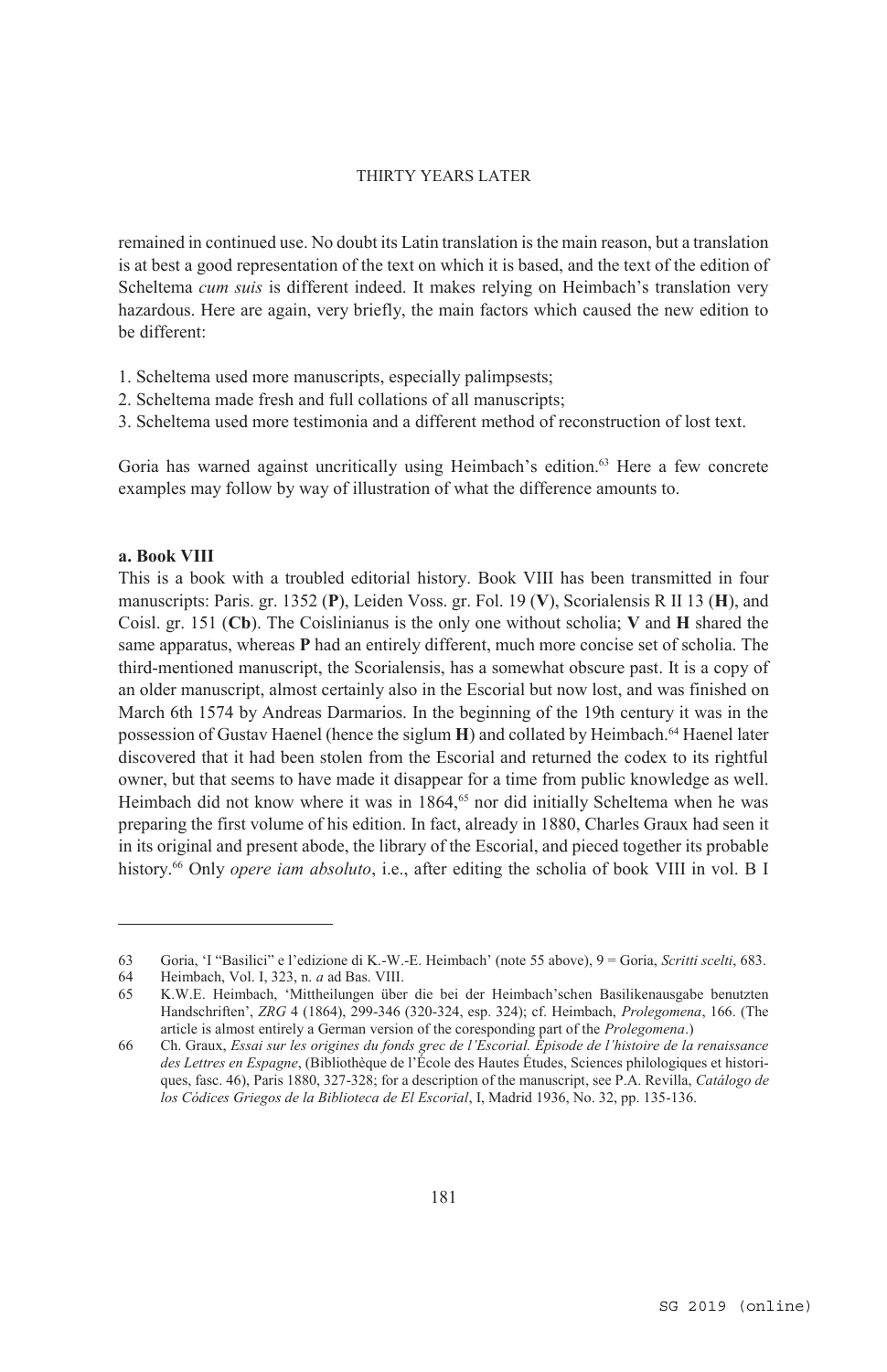from the Vossianus, was Scheltema alerted by Ms Hulshoff Pol to the existence of **H**, 67 and inserted its *variae lectiones* on two pages into the preliminaries of that volume, where he also gave his opinion that **V** had been copied from **H**. 68 For the text of book VIII he was able to include **H** in the critical apparatus of vol. A I.

As has been said above, Fabrot had edited book VIII from the Parisinus, and Ruhnkenius had done this from the Vossianus. Thus, inadvertently of course, they had anticipated Scheltema's editorial principle of keeping the scholia of individual manuscripts separate. The scholia apparatus of **V** and **H** is far more interesting than that of **P**, especially if the reader is interested in the jurisprudence of the sixth century. Heimbach, of course, shared this opinion and noted that he could not really amalgamate the apparatus of **P** and **H**/**V**; however, he did not clearly distinguish the two.69 Heimbach had thought that **V** and **H** went back to a common archetype, Scheltema concluded that **V** had been copied from **H**. Neither Fabrot nor Ruhnkenius had been very accurate. Heimbach had largely followed Ruhnkenius and given readings from **H** in the footnotes.70 The reader who now wishes to consult book VIII and its scholia has to use the text in vol. A I, follow the references to the scholia of **V** and of **P**, read those in vol. B I, and check in individual cases also the variant readings from **H** in B I at pp. viii-ix. They start from the printed scholia of **V**, assuming that **H** has the same scholia as its *codex descriptus* **V**, and, where the apparatus referred to 'Cod. Haen.' via Heimbach, report numerous corrections.71 Moreover they give from **H** scholia additional to those in **V**, scholia which are in **V** but form in **H** more than one scholion, or show variants in **H**. 72

<sup>67</sup> Hulshoff Pol, *Studia Ruhnkeniana* (note 31 above), 103; Scheltema, A I, *Praefatio*, p. v-vii.

<sup>68</sup> Scheltema, B I, *Praefatio*. p. viii-ix.

<sup>69</sup> Heimbach, *Prolegomena*, 164-166.

<sup>70</sup> Also in the footnotes readings attributed to a manuscript of Theodorus of Hermopolis ('Theod.'). This is in fact the *Ecloga Basilicorum*, wrongly attributed to this Theodorus in cod. Paris. gr. 1358. See L. Burgmann (Hrgb.), *Ecloga Basilicorum*, (Forschungen zur byzantinischen Rechtsgeschichte, Band 15), Frankfurt/M. 1988, Einleitung, p. viii. Heimbach had used a copy of the Parisian manuscript lent to him by F.A. Biener, the present Leipzig UB, ms 41 [*RHBR*, I, No. 98]. See Heimbach, Vol. I, preface *Lectori benevolo*, p. xi, and at p. 323 n. *a* ad Bas. 8,1.

<sup>71</sup> E.g., 'p. [BS] 61 app. crit ad l. 9: dele verba "Cod. Haen. ζν'."'.<br>72 Examples: a) p. [BS] 58 L. 24: hic adde: 35*α* Σγόλιον. 'Ο κατα

<sup>72</sup> Examples: a) p. [BS] 58 l. 24: hic adde: 35*a* Σχόλιον. ῾Ο καταδικασθεὶς – ζήτει βιβ. β´. κεφ. ν´. 35*b* Συνηγοροῦσι τάξεως – ἤγουν πατρὼν καὶ πατρώνισσα. b) p. [BS] 54 l. 30 Ζήτει: hic scholium inc. a superiore seiunctum. c) p. [BS] 90 l. 18 δύναται: Η δύναταί τις; lege ergo δύναταί τις ἀνατρέπειν ἐκ βασιλικῆς ἀντιγραφῆς.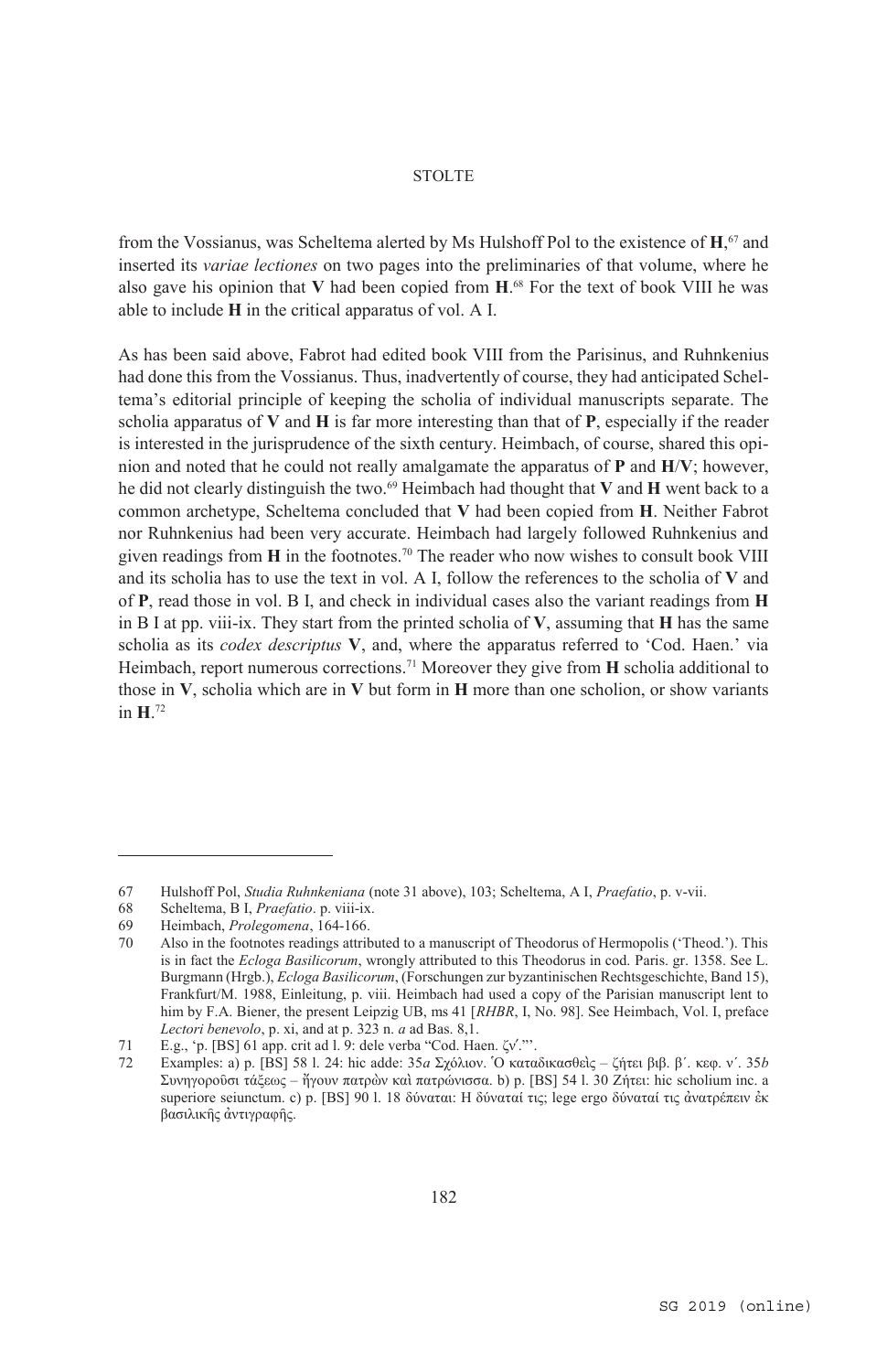#### **b. B. XXX,1**

 $\overline{a}$ 

Book XXX has been preserved in only one manuscript, Paris. gr. 1348, which breaks off in B. XXX,  $1,7,5 = D$ . 24,  $1,7,5$  (see app. crit. ad BT 1509/21). Heimbach has at this point the following note *p*:

After the word δαπανηθέντων Fabr(ot) vol. IV p. 739 notes: "Thus far the *exemplar Regium* [Cod. Paris. 1348]." The rest that is lacking up to book 38 we have supplied from the Synopsis Basilicorum collated with manuscripts, as well as from Greek *interpretes* (scholiasts) and Harm(enopoulos). In reality, cod. Paris. 1348 ends with the words τῶν μετὰ τοὺς καρποὺς περὶ. For the restitution of the remaining part of this book, I have used, in addition to Syn. and Harm., scholia of the Basilica and above all *Tipuciti Paratitla* [the Tipucitus], from which almost everything that is lacking can be supplemented. The way of restitution has been this, that I placed an *stellula* (asterisk) before those fragments, which can be proved to contain the genuine text of the Basilica, and the rest placed at the apposite numbers with the source from which they have been taken.

Comparing Heimbach's treatment of the rest of B. XXX,1 until the end of the Digest part, i.e. coresponding with D. 24,1,7,5-eod. 67, with Scheltema's, the following picture emerges: Heimbach considers thirteen of the 57 fragments he includes to be genuine. The number 57, that is in Heimbach's numbers from  $\zeta'$  up to and including  $\zeta\gamma'$ , is entirely arbitrary, since there is no way of reliably numbering reconstructed passages, as manuscript evidence is by definition lacking, and numbers are notoriously erratic in the first place. In fact, Heimbach gives more than 57, since in some cases, where more possible candidates for representing the Basilica text have been preserved, he gives all of them: see, e.g., Heimbach, Vol. IV, p. 509, under No.  $\mu$ n<sup>'</sup> = 24,1,51, where he has three Greek fragments (numbered 1, 2 and 3) and explains (notes  $y$ ,  $z$  and  $a$ ) that they have been drawn from Attaliotes 30,4; Tipucitus, and Harm. IV,9,10 respectively. In the last note he adds: 'Neglexit hunc locum Fabrotus'. Scheltema 'neglected' this passage, too, since he was unconvinced that any of the three passages had preserved the genuine Basilica text. What Heimbach had done was not so much reconstructing lost Basilica text as compiling, as fully as possible, a file of Greek equivalents of the pertinent Digest text. Scheltema gives no *textus restitutus* for the *leges* 8, 12, 16-18, 20, 29-30, 33, 35, 38-39, 46-47, 49-52, 54, 57, 59, 61-62 and 64-67 of this title, and of the other ones often only a part. Of these, only of 16, 30, 47, and 62 remain without a Greek passage in Heimbach.73

<sup>73</sup> Heimbach had already been criticised by Zachariä for this method, as mentioned by Van der Wal, 'Probleme bei der Restitution' (note 30 above), 144 n. 5.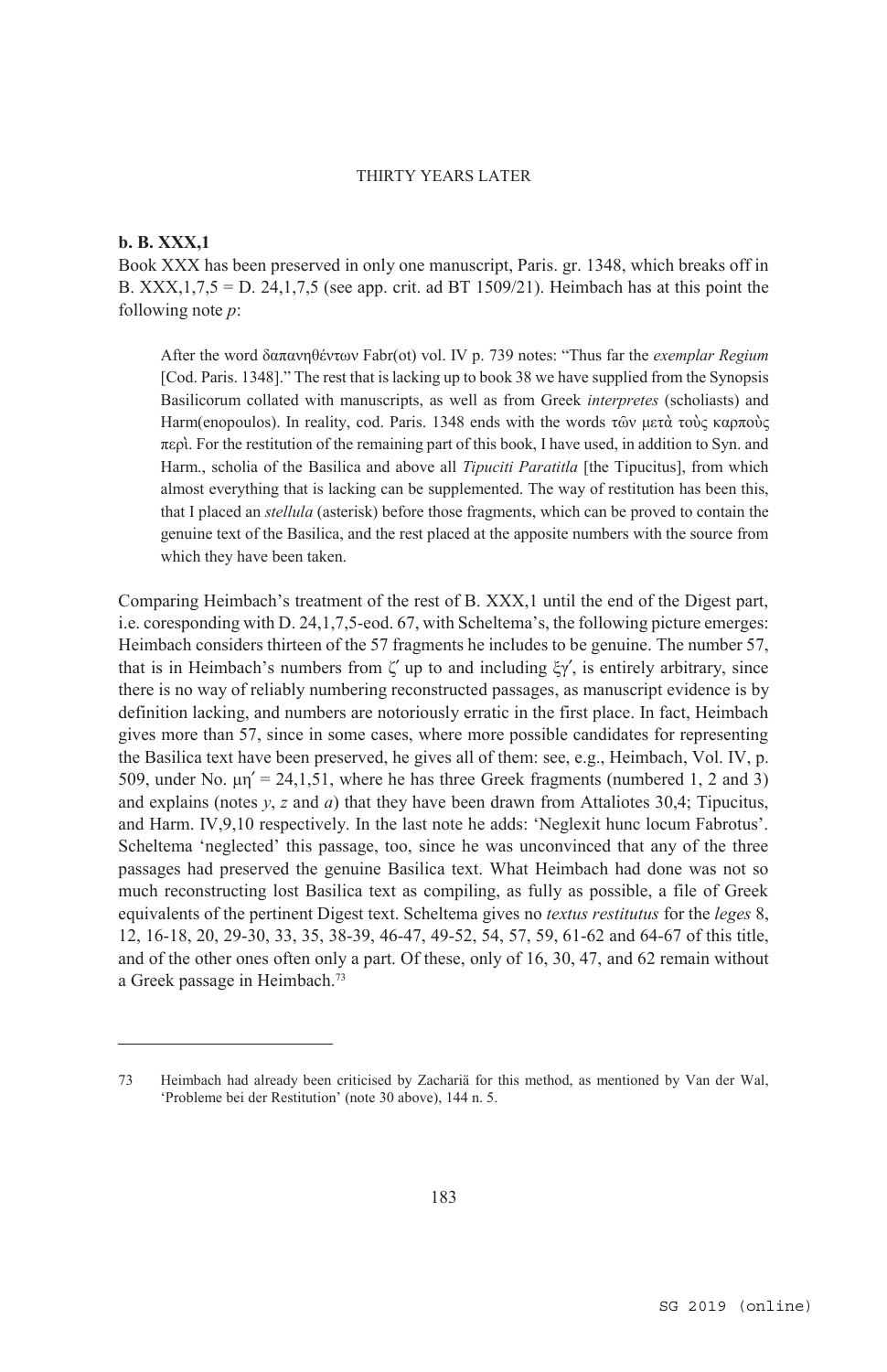#### **c. B. XI,1,1 = D. 2,14,1**

Finally, a brief comparison at micro level. Looking closer at the same example used for a guide to the use of the Groningen edition,<sup>74</sup> B. XI,1,1 = D. 2,14,1, we may observe that in the same line 5 of the text, **Ca** has Ulpian in the inscription as Latin 'ULPI', whereas **P** writes Οὐλπιανός; **P** has ἢ, together with both testimonia, against **Ca** which has ἢ καὶ; but in the same line at πλειόνων εἰς ταὐτὸν **A** (= *Florilegium Ambrosianum*) now goes with the manuscripts **Ca** and **P**, whereas the Synopsis Maior has τριῶν εἰς ταὐτὸν ἢ πλειόνων εἰς τὸ. So what is the difference with Heimbach's edition at the same point (Vol. I, p. 553)?

Both editions have the same text, except the inscription: Ulpi *Scheltema*, Οὐλπ. *Heimbach*. Heimbach presents all remarks on the Greek text as lettered footnotes (*a*, *b* etc.); the Latin translation has numbered references  $(1, 2 \text{ etc.})$  to the scholia. These are, in the column with Greek, preceded by a lemma (e.g., σύμφωνόν), in turn rendered in the column with the Latin translation by a Latin equivalent (in this case, *pactum*). These, of course, are no more than typographical choices. But Heimbach's choice of Ούλπ. is not without significance. He made much of his use of the Coisliniani, which he considered his major contribution. Here, in footnote *a* at the rubrica of this title he writes that **Ca** is *cum scholiis uberrimis, quae nunc primum typis excuduntur*, and *hic potissimum ad emendandam et supplendam Fabrotianam editionem adhibitus est*. Yet the Coislinianus gr. 152 (**Ca**) has ULPI; Οὐλ(πιανός) is the reading of the Parisinus, which had been used by Fabrot. From the treatment of other inscriptions in this title it appears that Heimbach systematically corrected Fabrot with the help of the Coislinianus, but did not pay attention to the Latin letters in **Ca**. But crucially, he does not seem to have made a fresh collation of **P**. If he points out a difference between the Coislinianus *and* another reading, he usually quotes Fabrot instead of the Parisinus, following the pattern of: 'ααα' *Cod*. or *Cod. Coisl.*, 'βββ' *Fabr*.; or :'ααα' *Cod*., *deest apud Fabr*..

The greatest difference, however, consists in the treatment of the scholia. The same note a continues as follows: Scholia antiquiora in Cod. [Coisl.] exhibita nullo signo distinxi; scholia recentiora hoc Cod. comprehensa signo stellulae notavi. Praeter scholia hoc Cod. ms. comprehensa excudenda etiam curavi scholia a Fabroto communicata eaque signo crucis † notavi, ut discernerentur ab iis, quae in Cod. Coisl. exhibentur. Thus we may expect a distinction between old and new scholia from the Coislinianus and a distinction between scholia already in Fabrot (i.e., in principle the Parisinus) and those from the Coislinianus. Looking at the scholia ad B. XI,1,1 pr. in both editions, the following picture emerges. Heimbach has two scholia (1 and 2 in the Latin text): ad σύμφωνόν and ad είς ταὐτὸν

<sup>74</sup> Stolte, *Praefatio 2017* (note 8 above), section 5.2.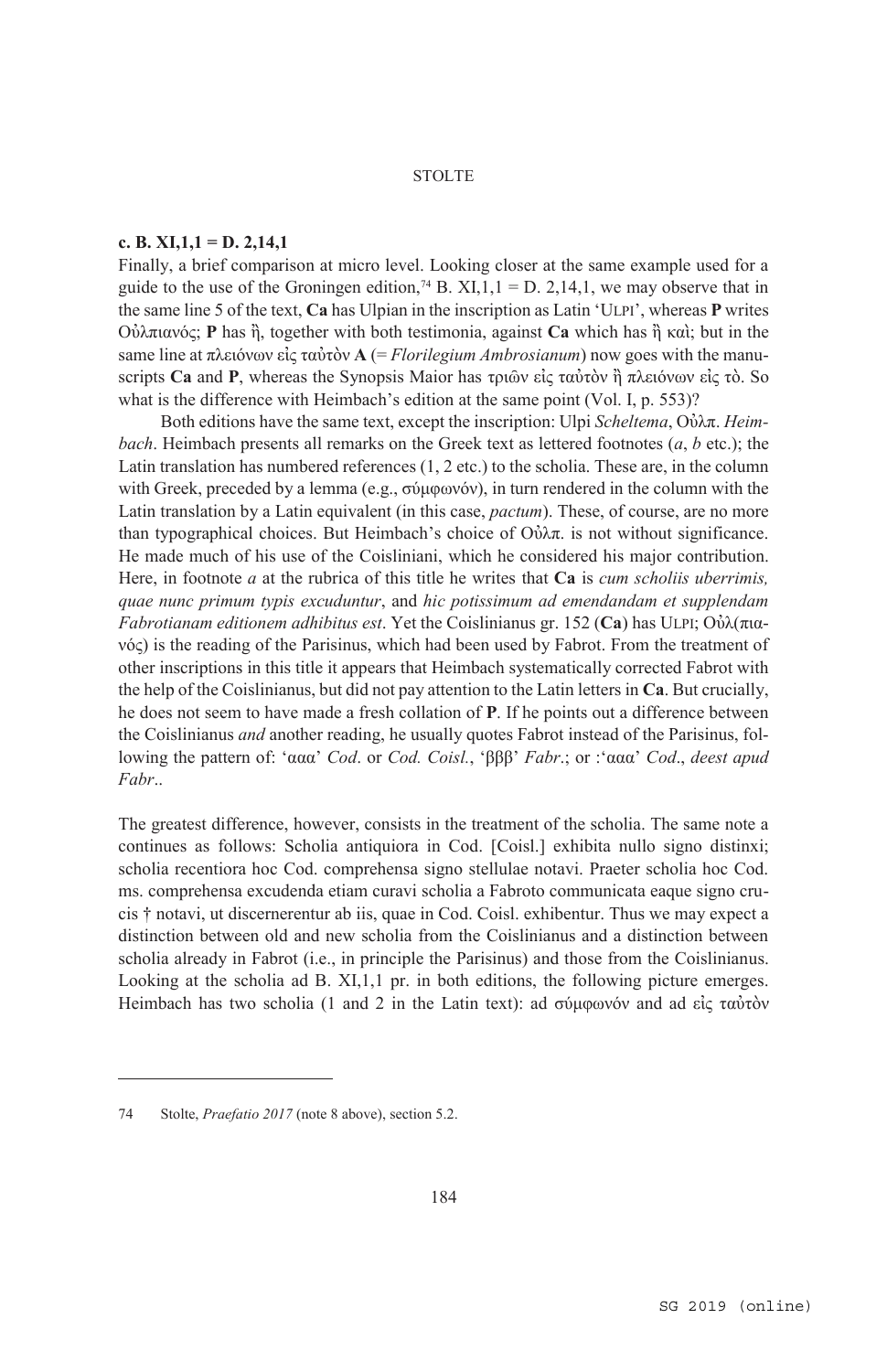respectively. Scheltema has seven scholia: '[line] 5 σύμφωνόν: Ca 1,2,5,6; P 1 | δύο: Ca 8 | εἰς ταὐτὸν: Ca 4'. The one scholion from **P** is found in BS 339/9. It is very brief and not in Heimbach; it was lacking in Fabrot, too. Heimbach's first scholion corresponds with part of Scheltema's scholion **Ca** 2: BS 177/13-22. Heimbach's second scholion ad εἰς ταὐτὸν is Scheltema's **Ca** 4: BS 178/35-37. Scheltema's **Ca** 5, 6 and 8 are lacking altogether. The long scholion **Ca** 3 (BS 178/1-34) belongs, according to Scheltema, to συστάσει in line 7. The long text in Heimbach after the four lines of the scholion εἰς ταὐτὸν, in a new paragraph beginning with Καλῶς δὲ καὶ εἰς τὸ αὐτόν, corresponds with Scheltema BS 177/23-178/34, that is the continuation of Scheltema **Ca** 2 plus a separate scholion **Ca** 3. To sum up, scholia now in the Groningen edition are in Heimbach either lacking or distinguished differently, which obviously may give rise to different attributions of portions of text. In the present example one might reasonably infer from Heimbach that everything from Καλῶς δὲ καὶ εἰς τὸ αὐτόν until the end was part of a long digression Τοῦ Ἀνων(ύνου), 'the Anonymus', which however is not warranted by the manuscript tradition.

These are just a few observations bearing on two lines of text with their scholia, which I have selected partly at random, partly on purpose. At random, since I had once read the numerous scholia of B. XI,1 and thought I might as well begin at the same point; on purpose in the sense that I then checked whether Scheltema had ever used these lines and their scholia to demonstrate where progress could be made, which he had not. The printed edition of the Basilica consists of 3131 pages of text, each page numbering circa 20 lines. Two vs 62,620 lines: the numbers speak for themselves.

#### $\overline{4}$ . **The future?**

 $\overline{a}$ 

In the *Praefatio* of the online edition I have given a survey of discoveries made after the completion of the Groningen edition<sup>75</sup> and written as the final sentence of the Epilogue: 'Obviously, work has not ended here'. Rather than outlining an ambitious programme, I would like to touch briefly on two points which I consider important for future work.

First, the online format makes it possible gradually to compile a volume of *Addenda*, and for some time to abandon any thoughts of a definitive publication. While I would strongly advocate to leave the original work intact and not to change anything in online version of the seventeen volumes as they have been printed, the flexibility of online publication of work-in-progress should perhaps be taken advantage of.

<sup>75</sup> Stolte, *Praefatio 2017* (note 8 above), section 7.